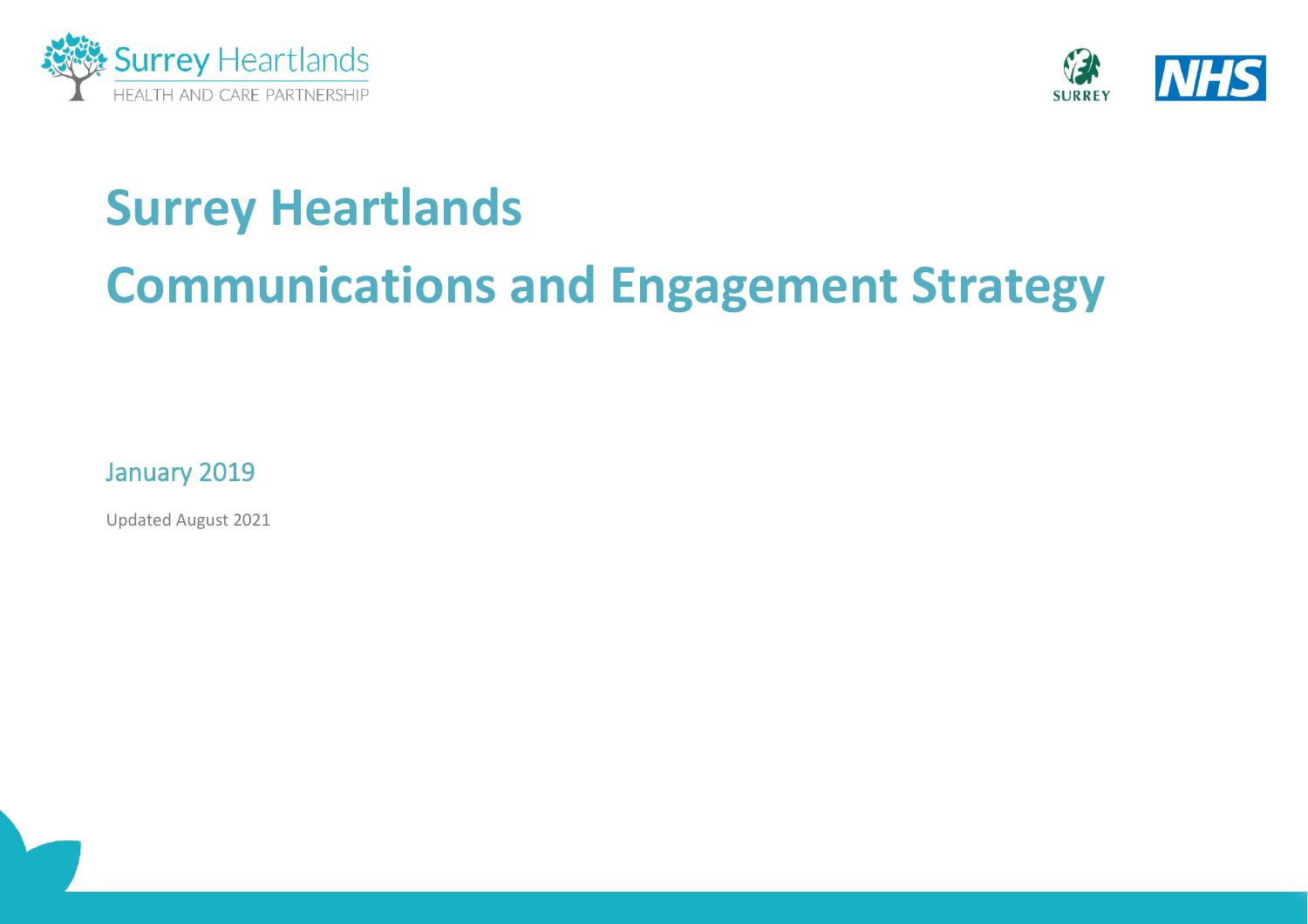



# **CONTENTS**

|      | Chapter                                     | Page           |
|------|---------------------------------------------|----------------|
| 1.   | Introduction                                | 3              |
| 2.   | <b>Surrey Heartlands vision</b>             | 5              |
| 3.   | Key priorities                              | 6              |
| 4.   | Context                                     | $\overline{7}$ |
| 5.   | Key messages                                | 8              |
| 6.   | Goals and objectives                        | 10             |
| 7.   | Understanding our audiences                 | 12             |
| 8.   | Key principles                              | 13             |
| 9.   | Communication and engagement tactics        | 14             |
| 10.  | <b>Branding</b>                             | 15             |
| 11.  | Four key principles                         | 16             |
| 11.1 | Positive PR and promotional activity        | 16             |
| 11.2 | Citizen and public engagement, and research | 25             |
| 11.3 | Internal communications and engagement      | 31             |
| 11.4 | Supporting the workstreams                  | 35             |
| 12.  | Supporting the ICPs                         | 36             |
| 13.  | Evaluation                                  | 37             |
| 14.  | Ways of working                             | 41             |
| 15.  | Governance/roles and responsibilities       | 42             |
| 16.  | <b>Risks</b>                                | 43             |
| 17.  | Key contact details                         | 44             |
|      | Appendix A: Key stakeholders                | 45             |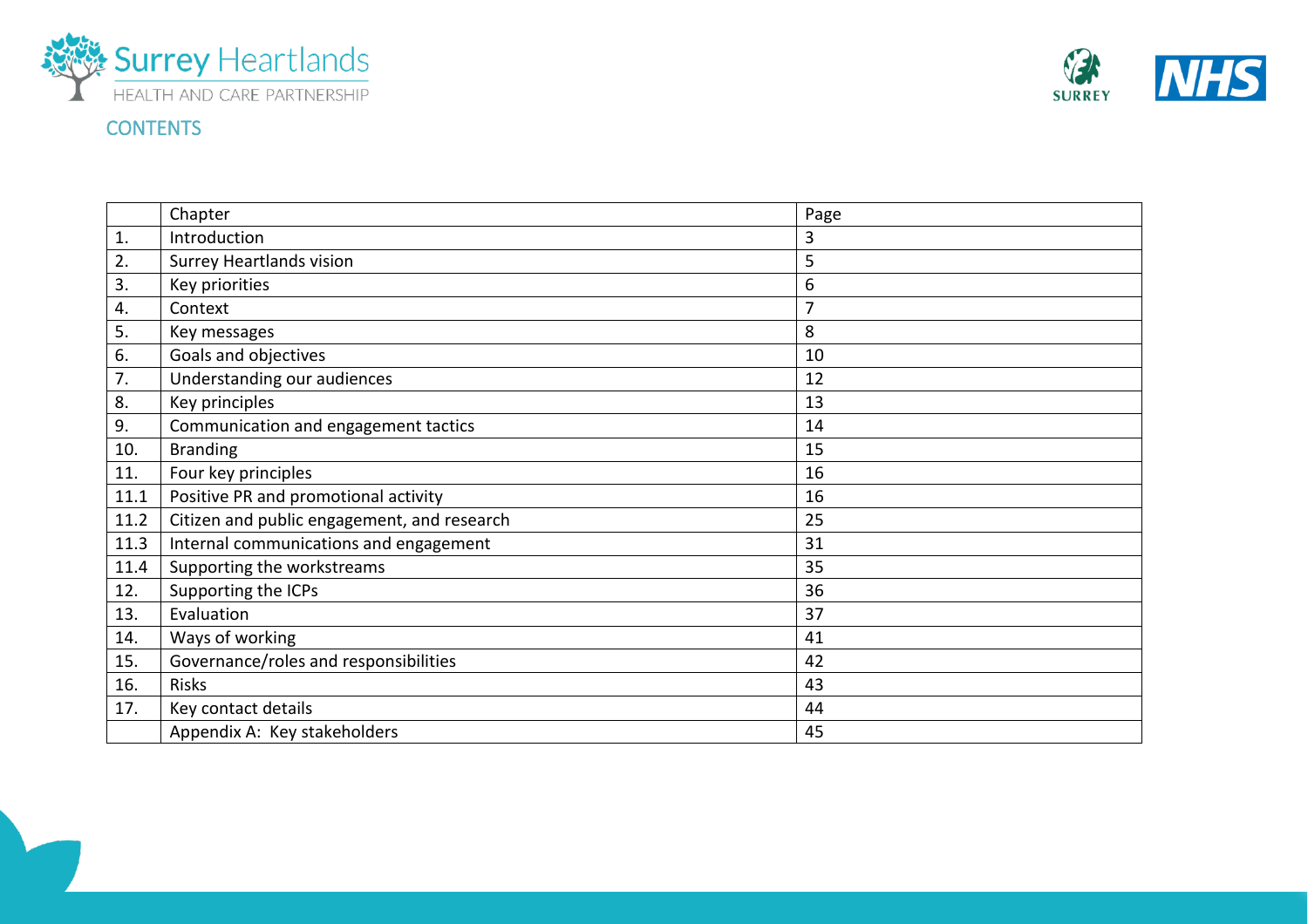# 1. INTRODUCTION

In 2017, Surrey Heartlands became one of the first ICSs in the country, based on some key strengths:

- A strong collective vision on behalf of our citizens and staff
- Positive partnership working and building of local relationships, particularly with Surrey County Council
- Strong focus on professional leadership
- Innovative approach to citizen engagement
- A unique (at the time) devolution deal

As our partnership has developed, we have seen a collective shift towards how we tackle the wider determinants of health and how we work across traditional organisational boundaries. We have taken great steps to move away from organisational focus, to creating partnerships with shared commitments and visions to improve the lives of local people and reduce health inequalities. At the same time, establishing the benefits of both local and 'at-scale' working across health and care – where it makes best sense for positive health outcomes.

Until now, ICSs have been informal partnerships with no legal remit, making decision-making difficult, with our System Board the key vehicle for priority-setting and discussion. Following publication of the White Paper in February 2021, and the passage of the Health and Care Bill through Parliament, proposed legislation will put ICSs on a formal statutory footing from April 2022. The move to statutory ICSs will involve dissolution of CCGs, with their statutory responsibilities moving across to the new ICS bodies – with the exact detail expected in the forthcoming legislation. Establishing ICSs as statutory organisations will remove legal barriers to integrated care for patients and communities and help create the right conditions for local partnerships to thrive. This is about improving outcomes and tackling inequalities; strengthening local communities; enhancing productivity and making the best use of our collective resources.

As a system, our current plans are set against a backdrop of the challenge to restore services, meet new care demands and reduce the care backlogs that are a direct consequence of the Covid-19 pandemic, whilst supporting staff recovery and taking further steps to address inequalities in access, experience and outcomes. The continuing development of our system will support delivery of these priorities and our longer-term ambitions on behalf of local people.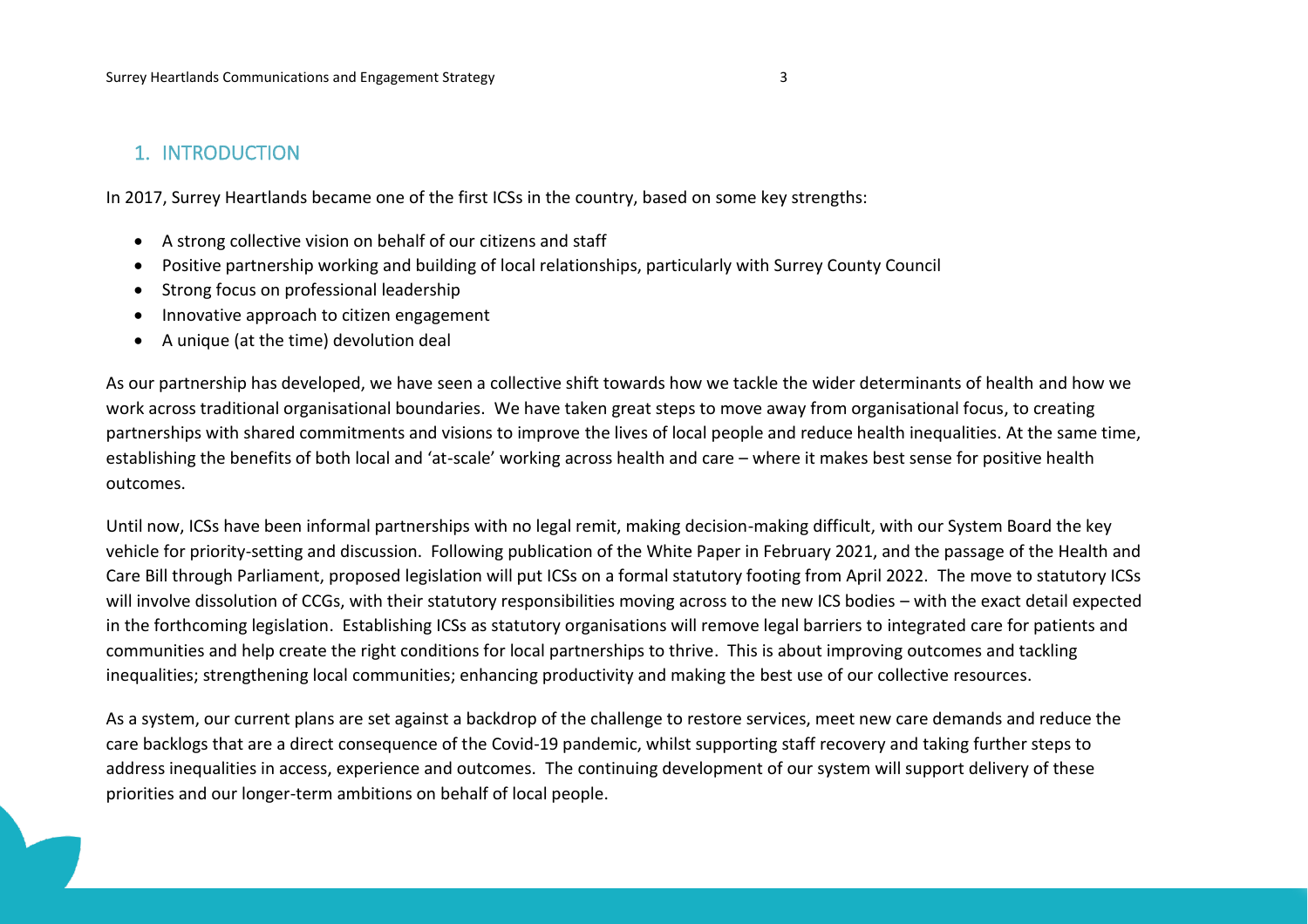The move to statutory ICSs creates the need for a new communications and engagement strategy; whilst that is being developed, this strategy has been updated to reflect recent changes, particularly in how we have been working as a system, and the impact of the Covid-19 pandemic.

Whilst this strategy refers specifically to the work of the Integrated Care System as a whole, it also acts as the strategy for Surrey Heartlands CCG supporting the joint leadership team which operates across both the CCG and ICS. It recognises that other partner organisations will have their own local communications and engagement strategies which align with this overall strategy, developed in collaboration with communication and engagement teams across our system.

A separate communications and engagement plan to support the strategy has also been developed alongside a separate communications and engagement plan to support our System Development Plan and move to becoming a statutory ICS by April 2022.

Updated August 2021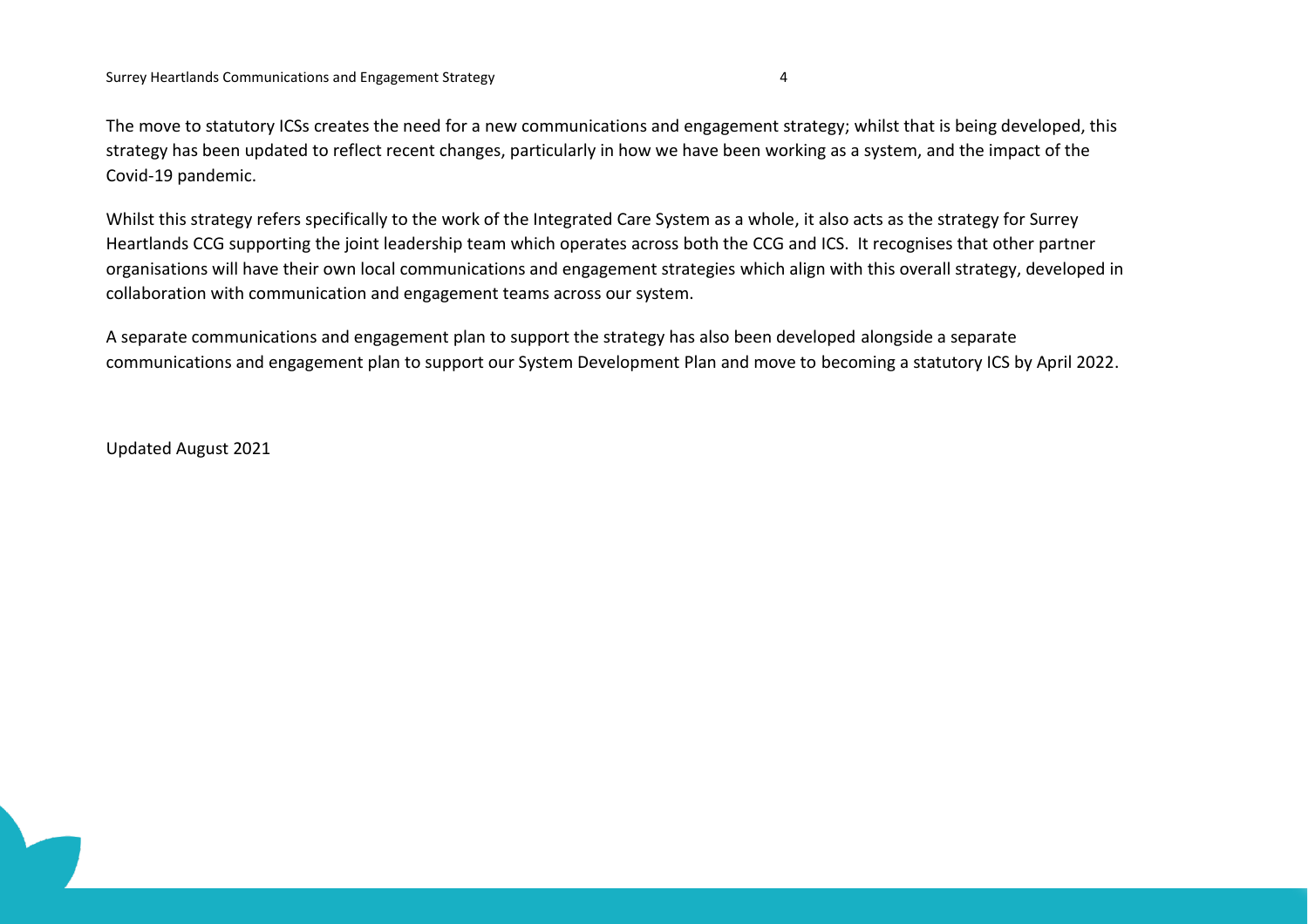# 2. SURREY HEARTLANDS VISION AND PRIORITIES

Surrey Heartlands brings together partners with a single shared vision and view of our collective purpose to 'take stewardship' of the health and care system in Surrey Heartlands.

# **Our vision: 'Working together with the people of Surrey Heartlands to improve health and care'**

Supported by the following strategic objectives:

| Our objectives are:                | <b>Expressed as:</b> | Deliver through (for example):                          |
|------------------------------------|----------------------|---------------------------------------------------------|
|                                    |                      |                                                         |
| To support and enable people in    | "Start well, live    | focus on prevention, healthier lifestyles and the wider |
| Surrey Heartlands to be healthier. | well, age well"      | determinants of health.                                 |
| For those who need it, to provide  | "Best care,          | removing unwarranted variation in care                  |
| high quality and accessible care.  | where and when       | spreading best practice                                 |
|                                    | you need it"         | meeting best quality standards / targets                |
| To create partnerships that work   | "One team, one       | at the leading edge of developing integrated care       |
| better for the people we serve and | Surrey               | taking opportunities such as devolution / digital to    |
| those who provide care.            | Heartlands"          | make the best use of our collective resources           |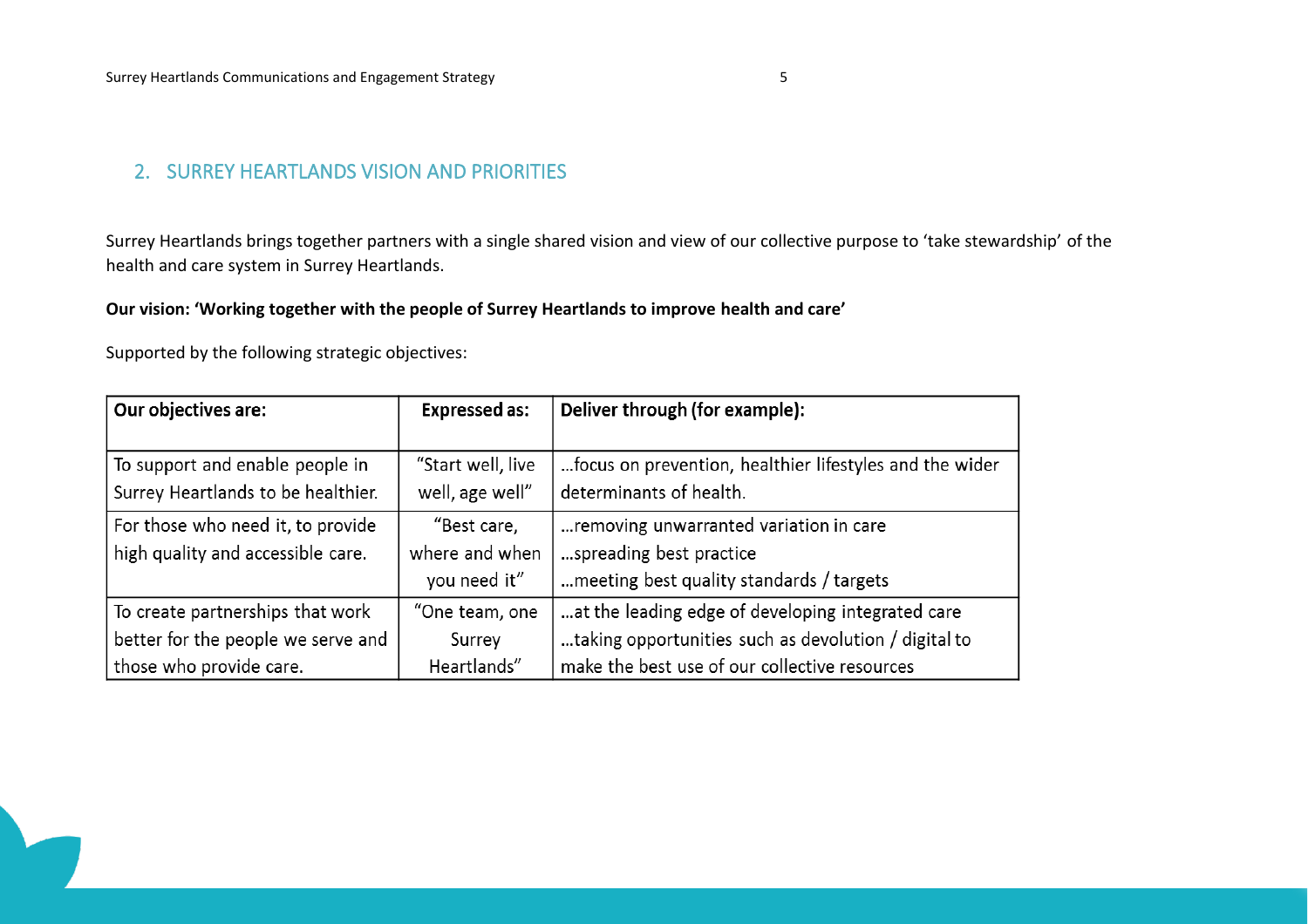



# 3. KEY PRIORITIES 2021/22

As a system we have three clear priorities:

- 1. Continuing to work as a system to support our response to the Covid-19 pandemic, including continuing to run our local vaccination service to get our population protected
- 2. Working together as a partnership on recovery to get services fully back up and running following the pandemic, reducing backlogs and waiting lists to get people in for appointments as soon as possible where these have been delayed due to the impact of Covid-19
- 3. Focusing on our people our staff who have had the most challenging year and supporting their health and wellbeing

In June 2021 we published a plan that summarises how we will work as an ICS to meet both national and local priorities over the next six months and on until March 2022.

The plan is published on our website *here.* 

As well as looking at our short-term priorities, we are also very focused on the improvements we want to deliver for our population in the longer term as part of the overarching Surrey Health and Wellbeing Strategy. For us, this includes:

- a **much greater focus on prevention** to help people to stay well wherever possible
- **earlier intervention** to make sure people get the care and support they need as early as possible
- **tackling health inequalities** and the other areas that affect people's health and wellbeing (known as the wider determinants of health) which includes things like housing, poverty and education, where it's clear we must work together as a system to address these areas.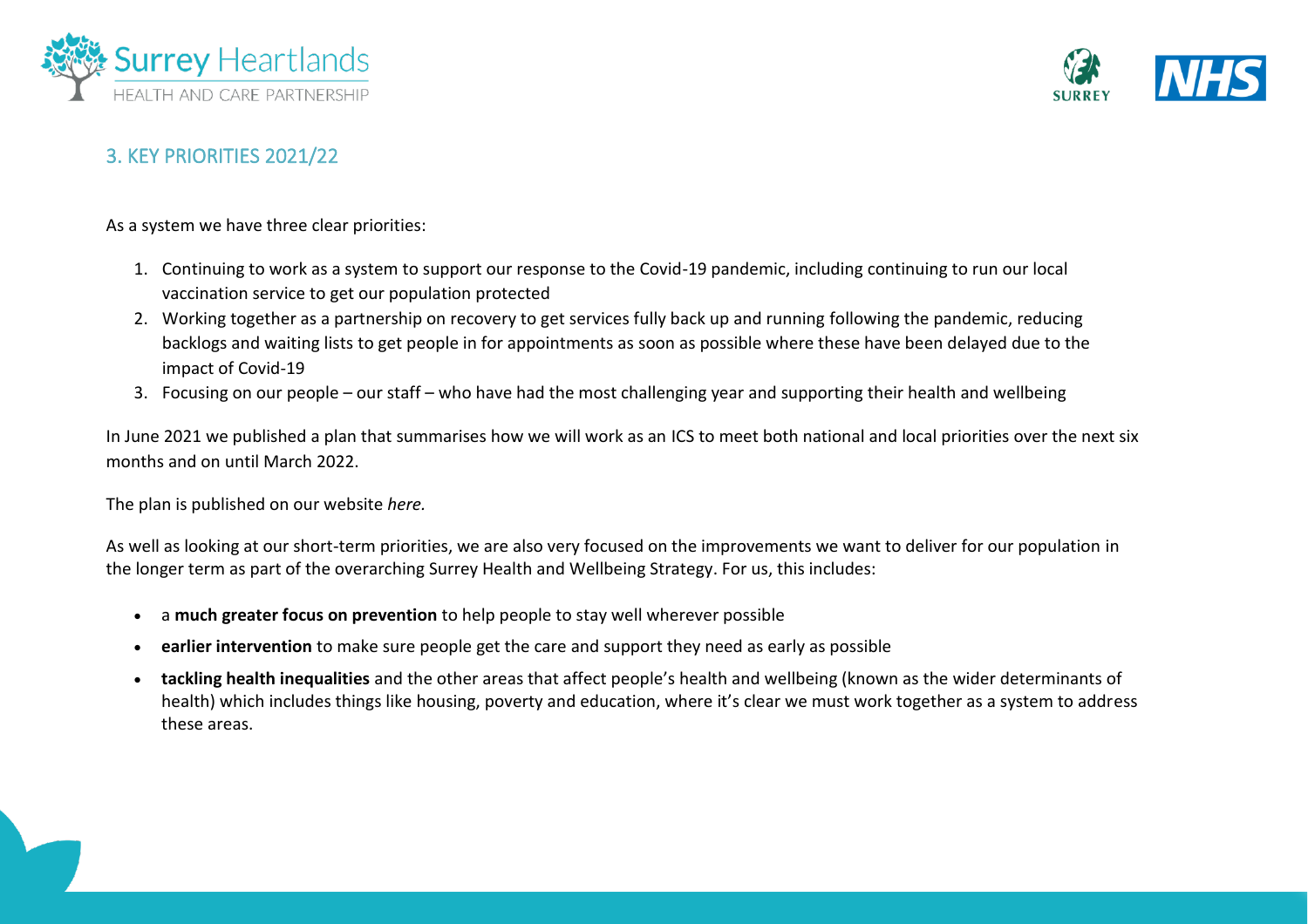



# 4. CONTEXT

**Internal context** – across our partnership organisations there is still variable understanding and awareness of Surrey Heartlands and the move to become a statutory ICS. With our new Place-based partnerships at local level, the landscape has become more complex and it's important our strategy reflects the need for clear, honest and open internal communications and engagement.

In order for Surrey Heartlands to be successful and achieve its objectives, there is also a cultural piece to overcome. Breaking down organisational barriers, helping staff feel part of both the wider ICS and their local Place-based partnerships, as well as understanding overall priorities and ambitions and how they can make a positive contribution. Strong and engaging internal communications and engagement is therefore required to redress this balance, particularly as we move towards April 2022. A separate System Development Plan has also been developed with a supporting communications and engagement plan.

Staff within the CCG and across our Place-based partnerships in particular continue to experience a period of considerable change; a recent culture review and other change programmes means we need to pay particular focus to developing a strong and positive internal communications and engagement strategy across the CCG as we continue our transition towards becoming a statutory ICS.

**External context** – to date Surrey Heartlands has developed a positive reputation on the national platform, particularly with the regulators and other local systems. We need to continue to build on this and be seen as one of *the* leading systems within England, taking every opportunity to promote our ICS on the national platform. Over the past few years, we have increased engagement with stakeholders and partners across the system, particularly with the voluntary, community and faith sector. During the recent pandemic these relationships have further strengthened, and we will continue to build on this partnership approach moving forward.

Our innovative citizen-engagement methodology continues to be used effectively across many of our programmes, with award-winning results and will form a key part of our engagement framework as we move towards April 2022, along with our Citizen Ambassador programme.

And whilst there is little awareness of Surrey Heartlands or our emerging Place-based partnerships with the wider public, what's important is that we use this opportunity to celebrate the success of the local NHS/social care through strong storytelling that puts patients and citizens at the centre. It is less important that people understand the architecture of our ICS rather that they can see and have confidence and trust in the outcomes.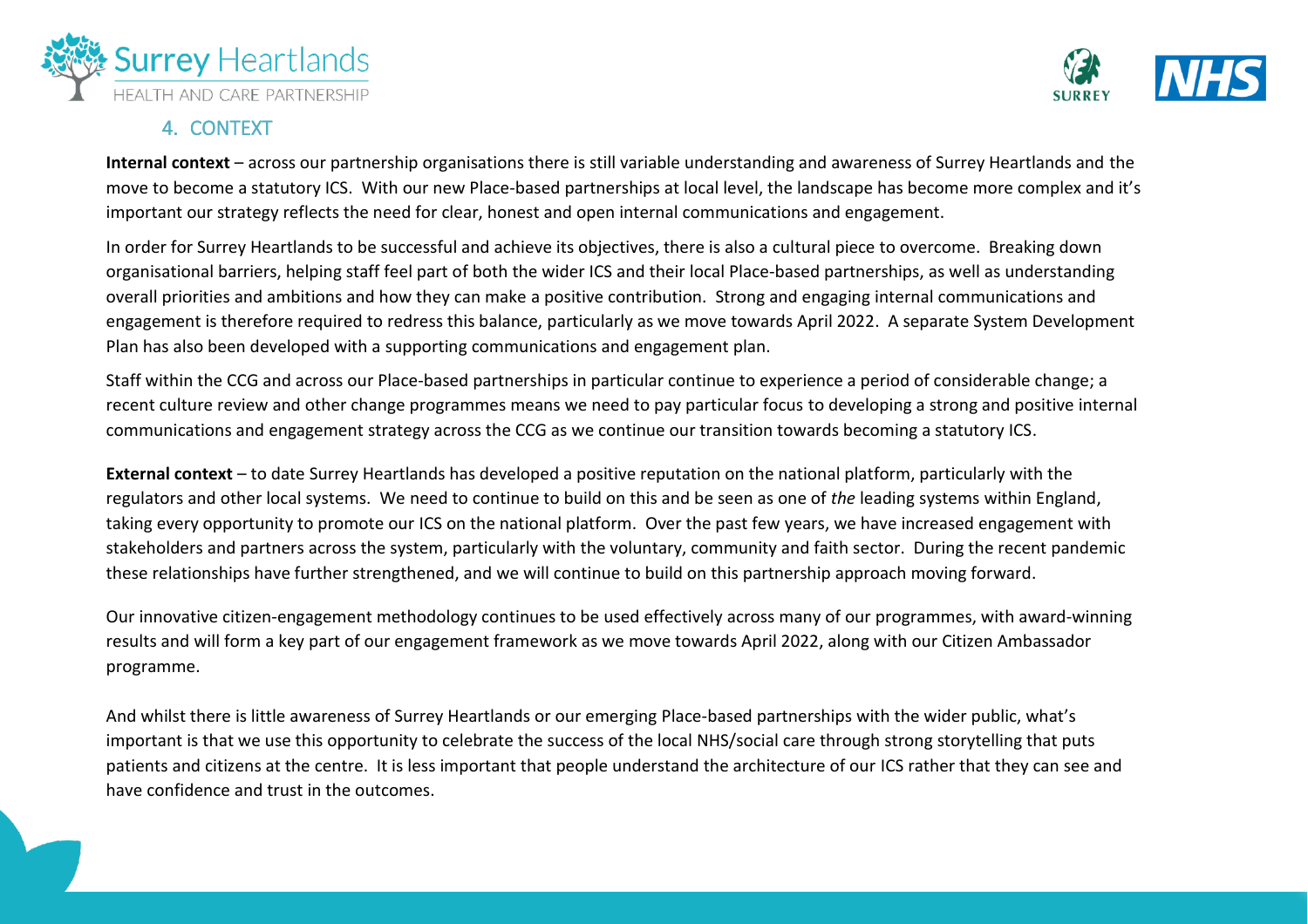We also need to ensure this strategy aligns with the Surrey Health and Wellbeing Communications strategy and with partner communication and engagement strategies.

# 5. KEY MESSAGES

- At its simplest level Surrey Heartlands is a partnership of health and care organisations\* working together to improve local services and support people to live healthier lives
- For the past few years, health and care organisations have been working as local systems to bring health and social care services together, with all systems now operating as Integrated Care Systems (ICSs) from April 2021
- This 'system working' supports a focus on wellbeing and prevention, with wider partners taking 'collective responsibility' for improving health outcomes (focusing particularly on the wider determinants of health)
- In Surrey this is about working together to deliver the priorities set out in our Health & Wellbeing strategy
- Until now ICSs have been informal partnerships with no legal remit, making decision-making difficult, with our System Board the main space for priority-setting and discussion
- Following the White Paper earlier this year, proposed legislation will make ICSs statutory organisations from April 2022, with the Health and Care Bill now making its way through Parliament
- The move to statutory ICSs will mean **dissolution of CCGs**, with their statutory responsibilities moving across to the new ICS bodies – with the exact detail described in the new legislation. Establishing ICSs as statutory organisations will remove legal barriers to integrated care for patients and communities and create the right conditions for local partnerships to thrive.
- This is about improving outcomes and tackling inequalities; strengthening local communities; enhancing productivity and making best use of our collective resources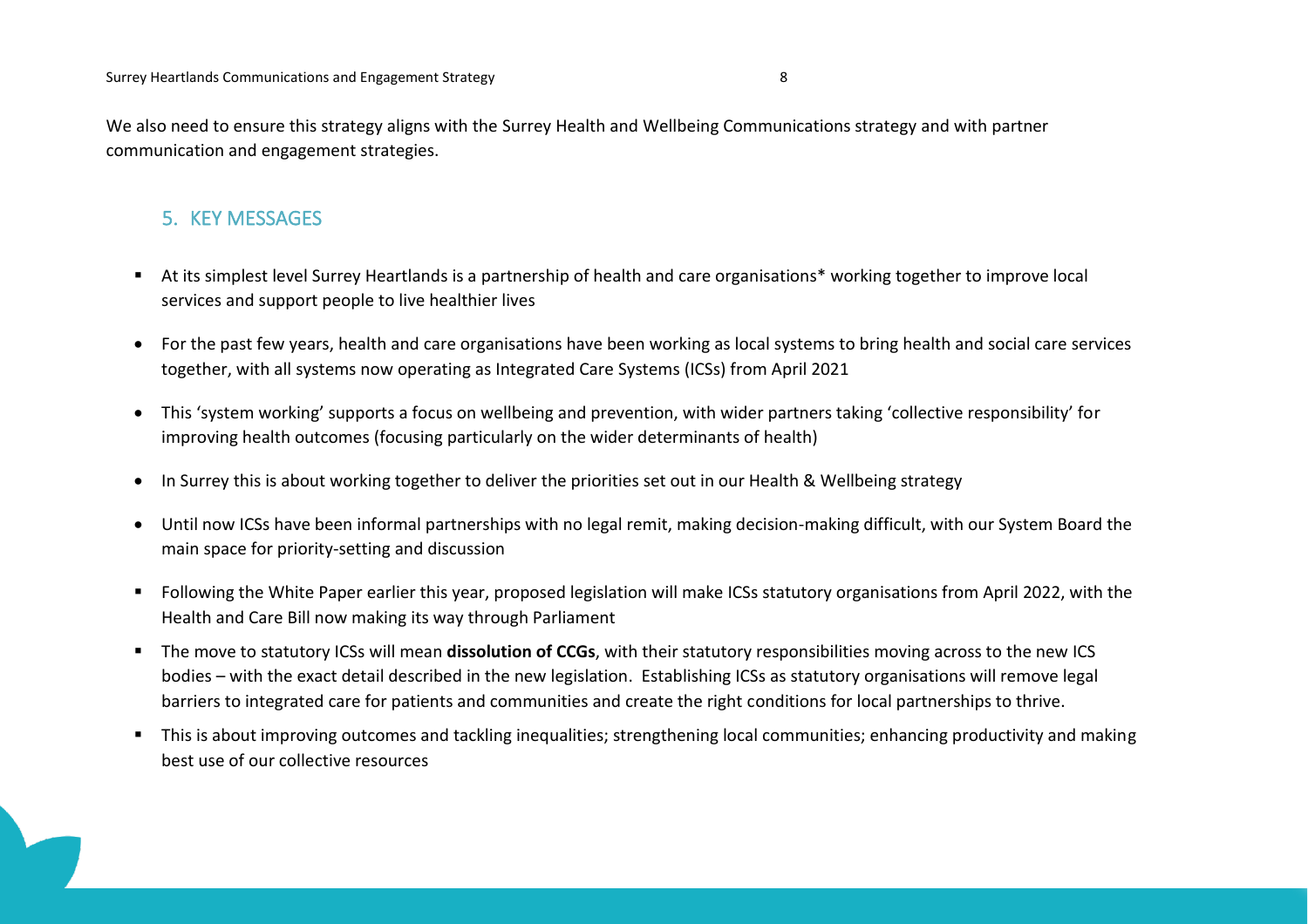- We want to drive improved health outcomes and experience for local people through the development of strong vibrant 'Places' where we expect the majority of service delivery to take place. We already have four strong Place-based partnerships – Guildford and Waverley, East Surrey, North West Surrey and Surrey Downs
- These 'Places' bring together health, local government and wider partners, working across organisations to use their collective resources and expertise to improve health outcomes
- Our Place-based partnerships are already working in unique ways, targeting resources to tackle the wider determinants of health and wellbeing, as well as contributing to our wider system strategy and ambition
- For example, we know that even if our health and care services were the best in the world that would only ever affect around 20% of a person's overall health and wellbeing. The other 80% is influenced by what are known as the 'wider determinants of health' and it's only by working in collaboration, including our borough council colleagues and the voluntary and community sector, that we will ever be able to tackle these in a meaningful way.
- We also know that if a child starts school with a 'health inequality' such as obesity or living with poor air quality it's difficult to make up that gap, and that they're more likely to have poor physical and mental health as they get older. As a system we are putting a big focus on what we're calling the 'first thousand days' and doing as much as we can to make sure every child enters school with equal opportunities.
- Importantly, our journey is also supported by strong multi-professional leadership and engagement; making sure colleagues working across Surrey Heartlands, and patients and citizens, are able to influence change in a meaningful and evidence-based way.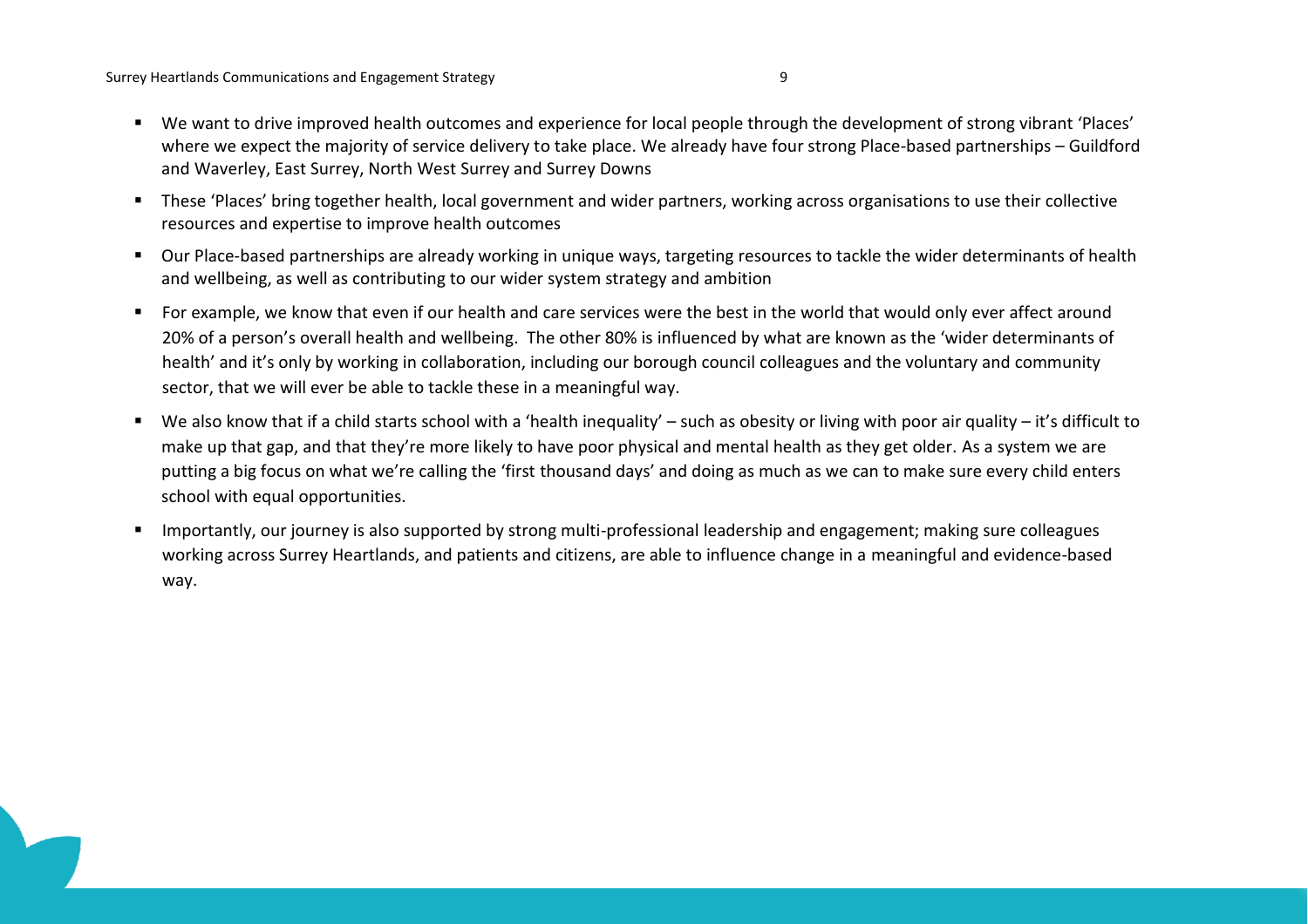# 6. GOALS AND OBJECTIVES FOR THIS STRATEGY

Through high quality communications and engagement this strategy will support Surrey Heartlands to deliver its vision and objectives.

Our specific goals are to:

- Increase awareness of Surrey Heartlands, its ambitions, challenges and successes across key audiences
- Create buy-in and trust with audiences for Surrey Heartlands and the work we are doing
- Influence behavioural change [with patients, public and staff] that supports key priorities
- Support cultural change with staff so colleagues across our partnership at all levels feel engaged and part of something new
- Work in a genuine partnership with citizens, patients, staff and wider stakeholders

We will do this through the following objectives:

- Developing a clear narrative for Surrey Heartlands and our Place-based partnerships that works across all audiences
- Articulating and describing the changing landscape [for health and care] so it is easily understood by staff, patients, stakeholders and the wider public
- Being clear about our challenges and honest in our approach to finding solutions
- Taking every opportunity to promote and communicate our successes, with a particular focus on patient stories
- **E** Engaging audiences in a two-way dialogue so they feel involved and part of the conversation
- Reaching all our communities with a particular focus on those who are 'less engaged' and those with protected characteristics, supporting our overall priorities to tackle health inequalities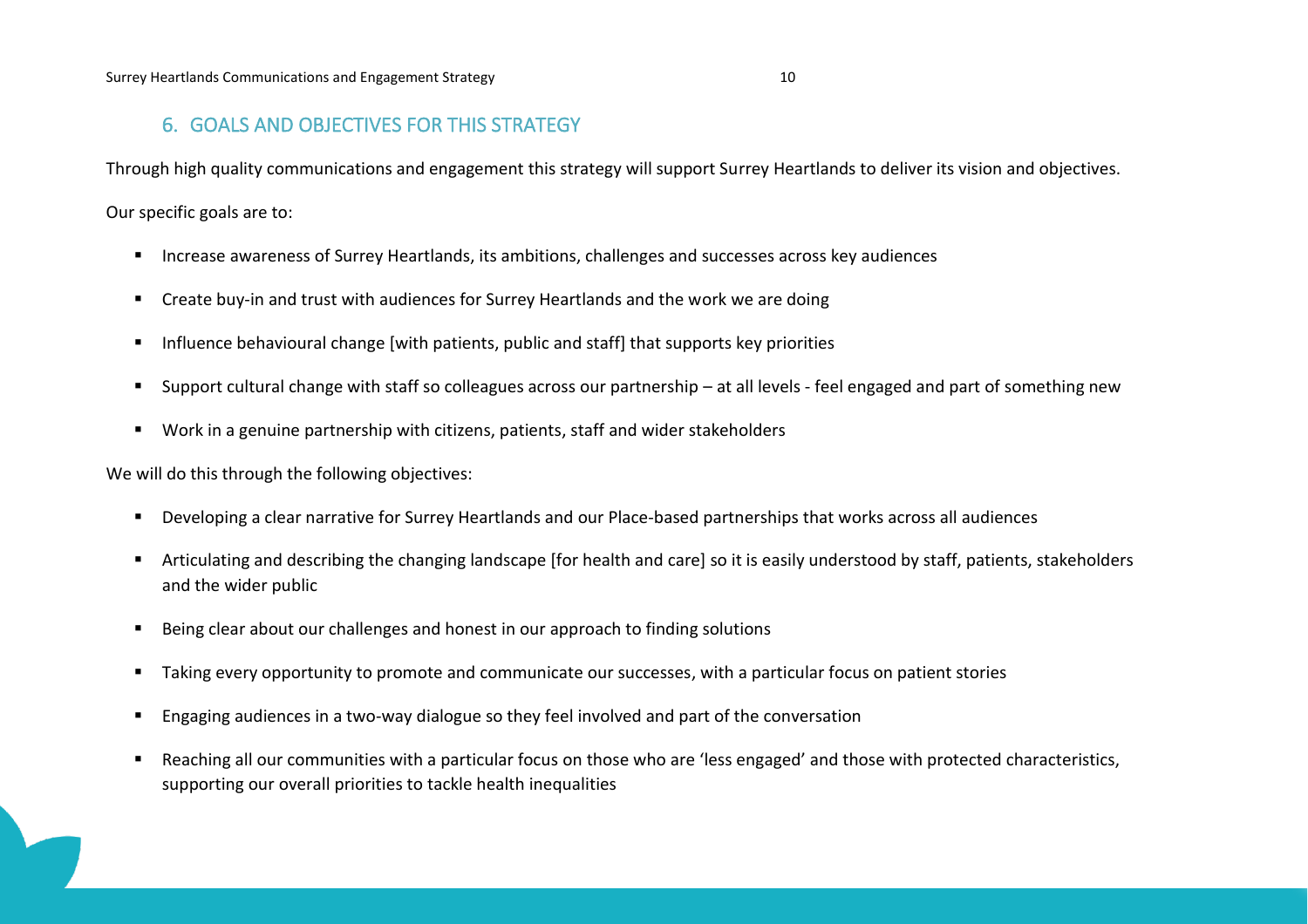#### Surrey Heartlands Communications and Engagement Strategy 11 11 11 12

- Embedding our methodology of citizen-led engagement as business as usual across Surrey Heartlands, mirroring this with staff
- Developing a clear approach to engaging stakeholders across the voluntary, community and faith sector including patient and user representatives and carers
- Providing high quality communications and engagement support to programmes of work across Surrey Heartlands
- Supporting our Place-based partnerships in developing their communications and engagement strategies
- Establishing a robust evaluation methodology to measure success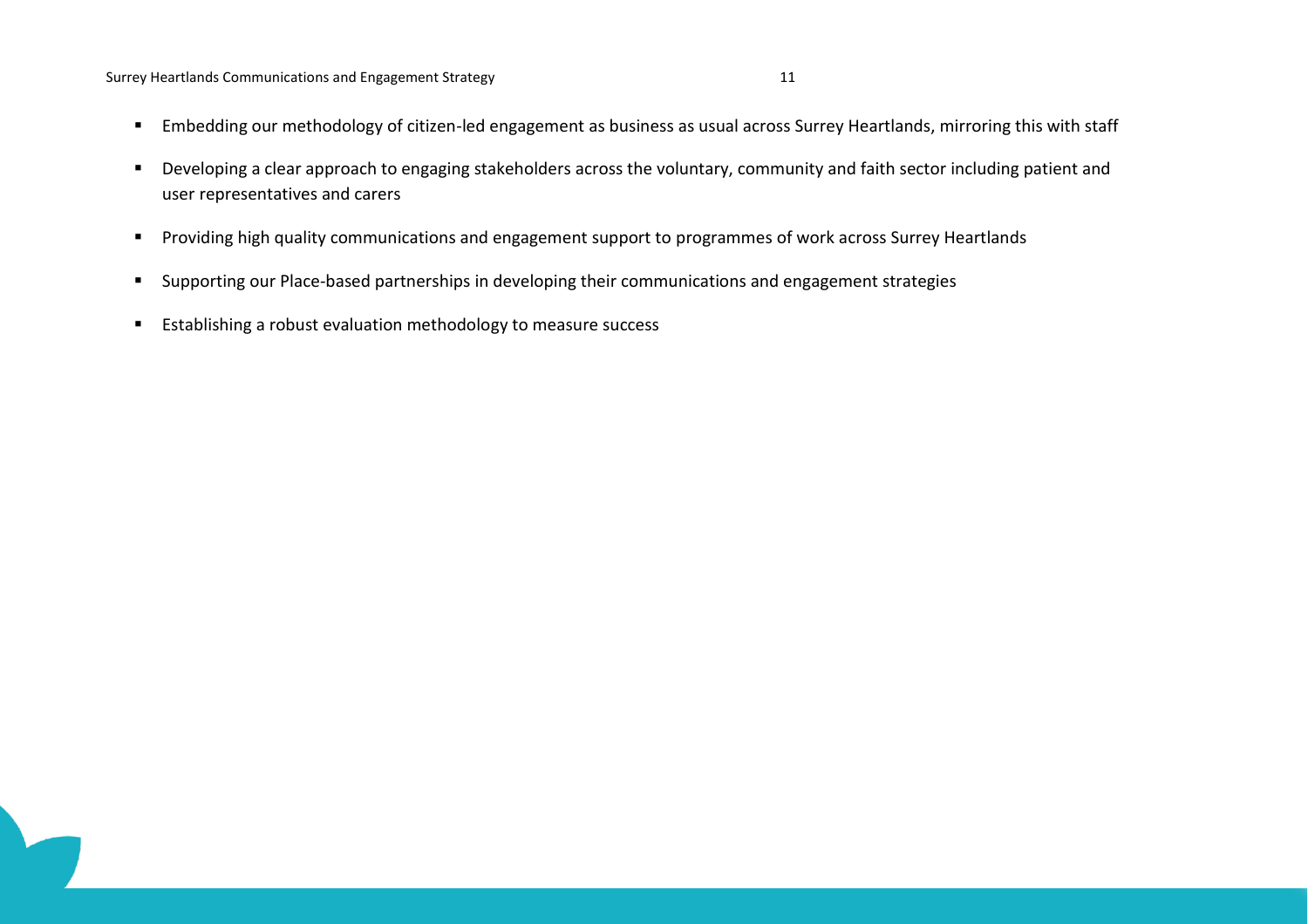#### Surrey Heartlands Communications and Engagement Strategy 12

# 7. UNDERSTANDING OUR AUDIENCES

The importance of good stakeholder mapping: there is a mutual dependency between organisations and their stakeholders - those that are directly affected by what we do and/or those that can influence our partnership and what we do.

Identifying and understanding our stakeholders is essential for our strategy to be successful, mapping influence and interest so we can plan and tailor our communications and engagement most effectively.

For example, some stakeholders will be content to be engaged with as and when needed, whilst others who are critical to helping us achieve our objectives may require higher levels of engagement. Our key stakeholders are mapped on the following matrix, with a full list of stakeholders at Appendix A.



It should be noted that this represents a general matrix for the partnership; this would change at a more micro-level, i.e. for specific workstreams and work programmes – for example patients and carers with experience of a particular pathway, representatives of specialist voluntary/patient user groups, and would therefore need to be repeated for individual communication and engagement plans.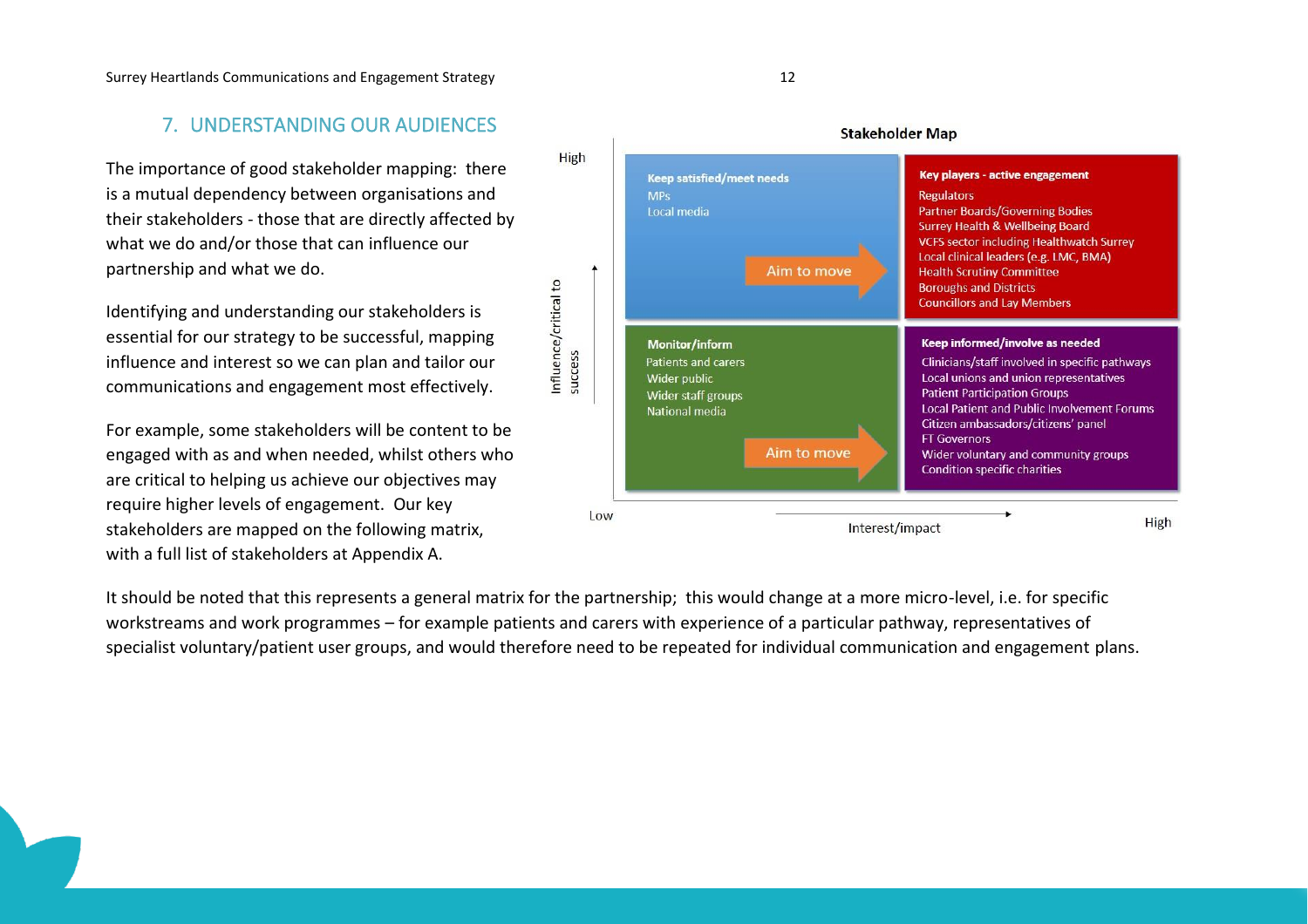# 8. SOME KEY PRINCIPLES

Our communications and engagement will adhere to the following key principles:

- Using plain English
- Communicating openly and honestly
- Ensuring our material is inclusive and accessible and that it meets the Equalities Act 2010
- Feeding back using a 'you said, we did' approach
- Developing our narrative through compelling storytelling patient examples wherever possible
- Professional material produced to high standards 'real' local photography, good quality design
- Innovative compelling and creative so we achieve maximum impact, using innovative tools and channels
- Efficiency using methods that are 'fit for purpose', cost effective and **add value**
- Timely information is provided at the time it's needed and relevant. Wherever possible (and relevant) **staff first**
- Targeted ensuring the right message reaches the right people at the right time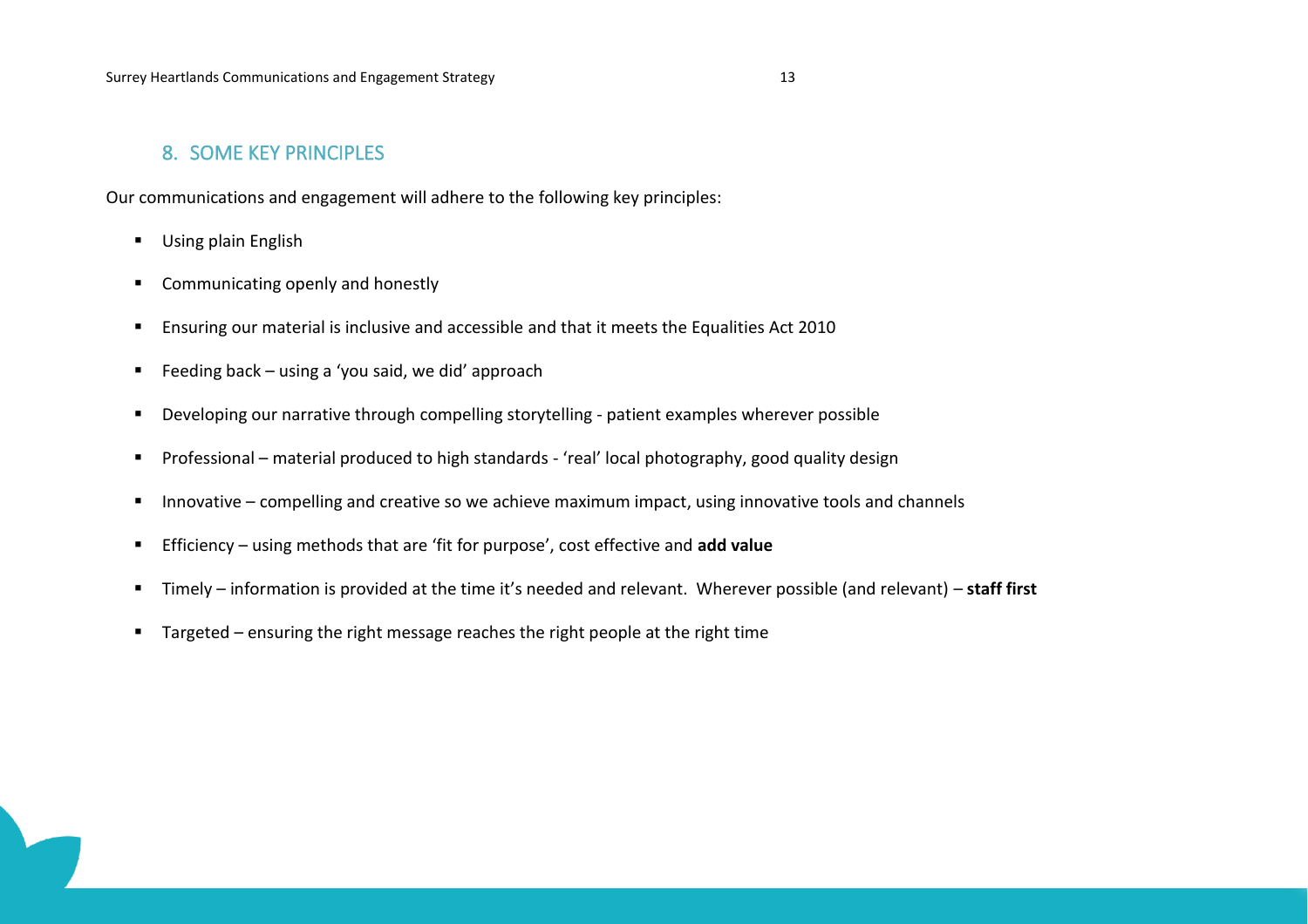# 9. COMMUNICATION AND ENGAGEMENT TACTICS

Key communication and engagement tactics will include (but not be restricted to):

- Media relations a positive media strategy to maximise local/national media coverage
- A proactive digital strategy maximising opportunities with social media platforms (such as Twitter, Facebook, YouTube, LinkedIn, NextDoor), websites, intranets and other digital platforms (e.g. digital advertising, apps, email, engagement software)
- Compelling use of film + animation
- Publications and newsletters targeted for use in the most effective way
- Social events (e.g. for staff)
- Use of robust insight and research methodology (e.g. focus groups, co-design)
- Face to face staff meetings/stakeholder/public meetings/presentations/roadshows (NB when possible following Covid-19 restrictions)
- Events and conferences virtual and face to face when possible
- Posters/advertising
- **Effective evaluation**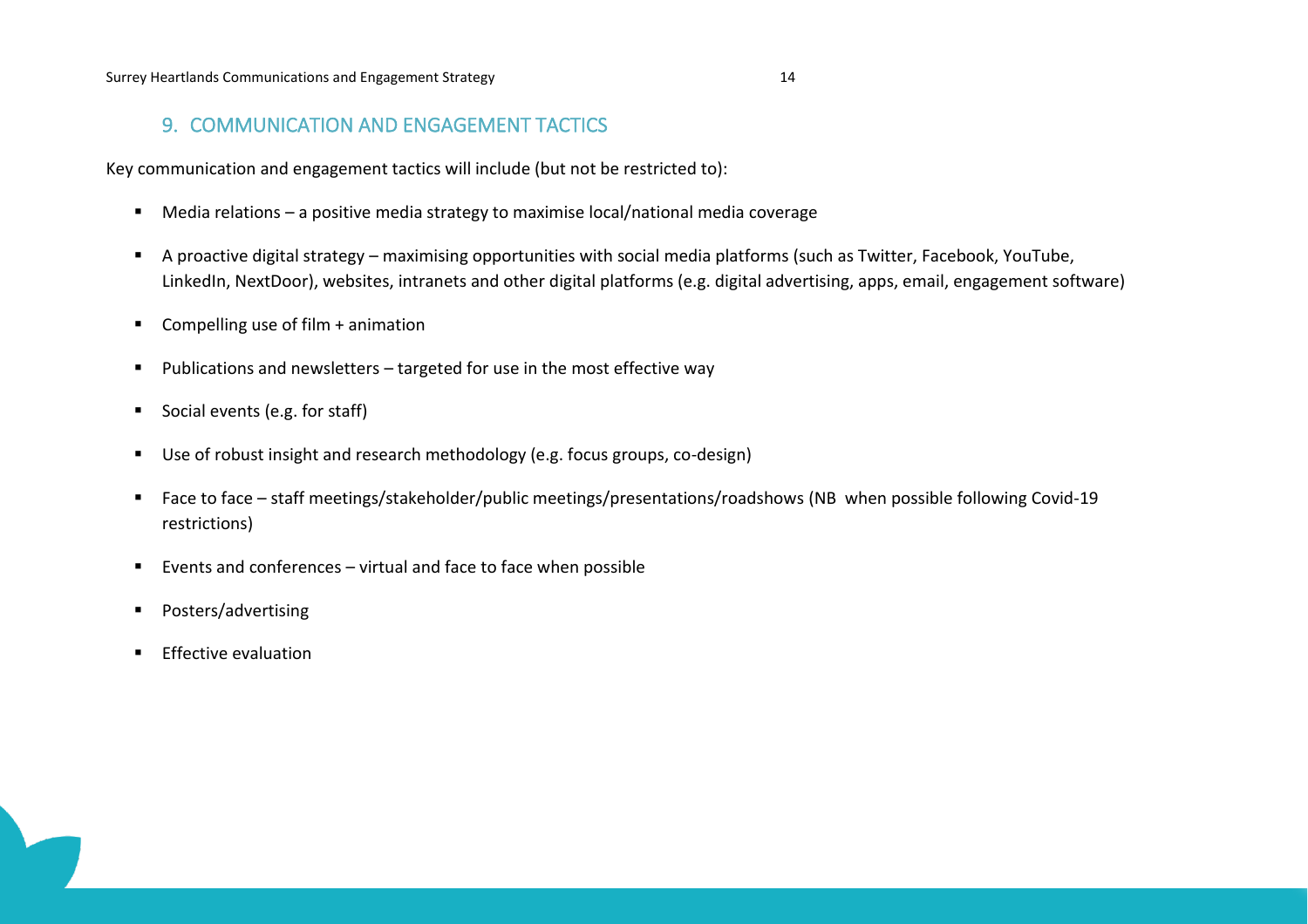# 10.BRANDING

Surrey Heartlands has developed a visual identity using a simple brand which is consistent with NHS brand guidelines and which reflects the strong relationship with Surrey County Council. As we move towards April 2022 we will need to develop a clear brand for the new ICS, in line with national guidelines (as of August 2021 these are not yet published).

The current 'brand' is based on the following image, which is used consistently with both the NHS lozenge and Surrey County Council logo.



Our Place-based partnerships will be supported as they develop their own brands/identities, and it would be sensible to approach this in a consistent way across the wider partnership.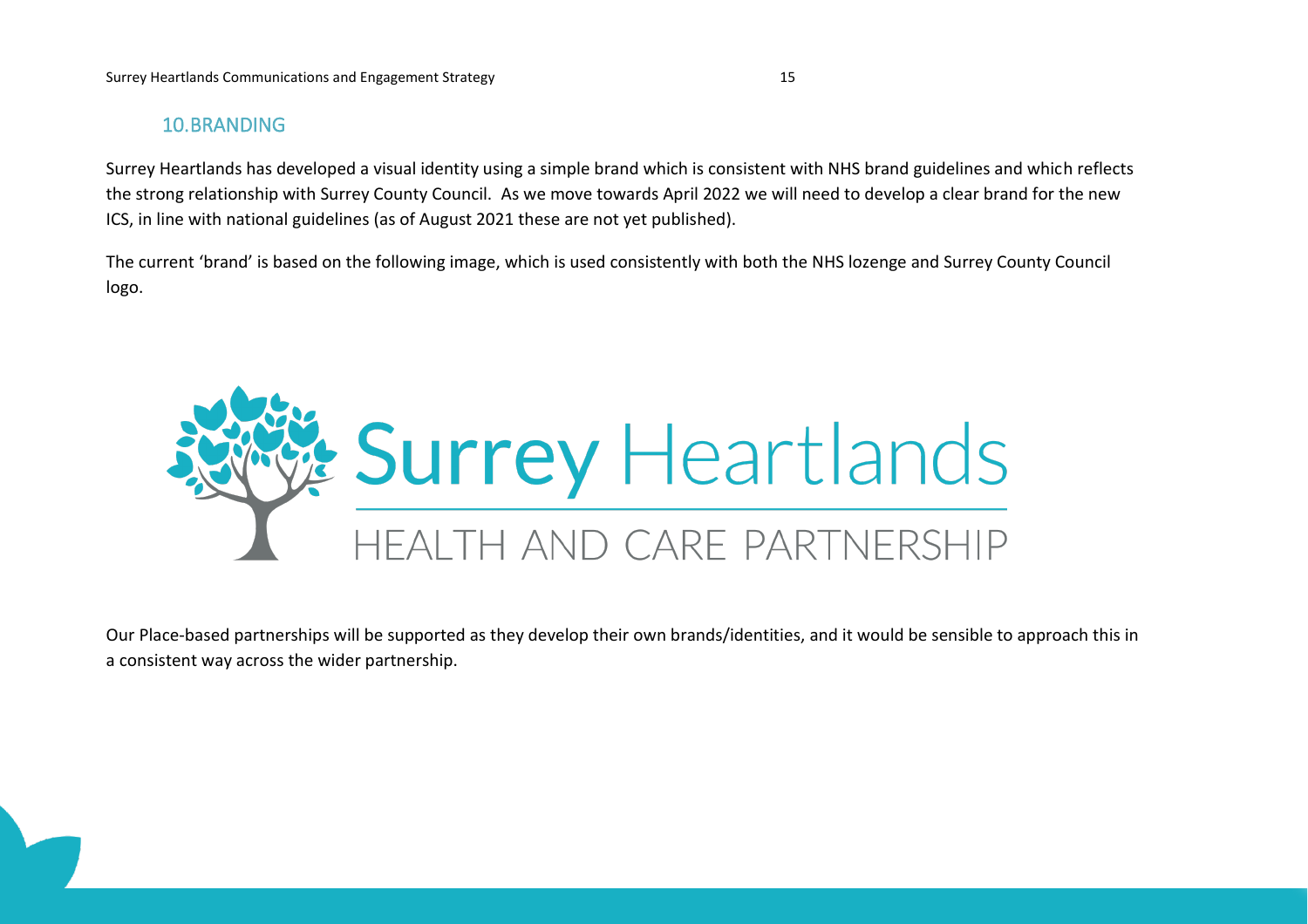# 11. FOUR KEY PRINCIPLES

Our strategy can be divided into four key areas of work (with some overlap):

- 1. Positive PR and promotional activity
- 2. Citizen and public engagement (including research and consultation)
- 3. Internal communications and engagement
- 4. Programme support

# 11.1 PRINCIPLE 1: Positive PR and Promotional Activity

# Action and response strategies

**A proactive approach** – **making the most of opportunities to promote the ambition, progress and benefits from working as an integrated care system**

- Planned events face to face\* meetings/presentations, co-design events, engagement events, and responding positively wherever possible to invitations to attend meetings/conferences \*where possible following the pandemic
- The importance of regular and well-timed communication seeking out positive stories with regular media releases, newsletters, online activity such as social media, blogs (avoiding a famine or feast approach), responding to national announcements wherever a positive opportunity presents
- Making best use of communication/engagement tactics that are within our control
- Ensuring high quality, up to date information particularly online and ensuring professional and high quality printed information where relevant (e.g. display material)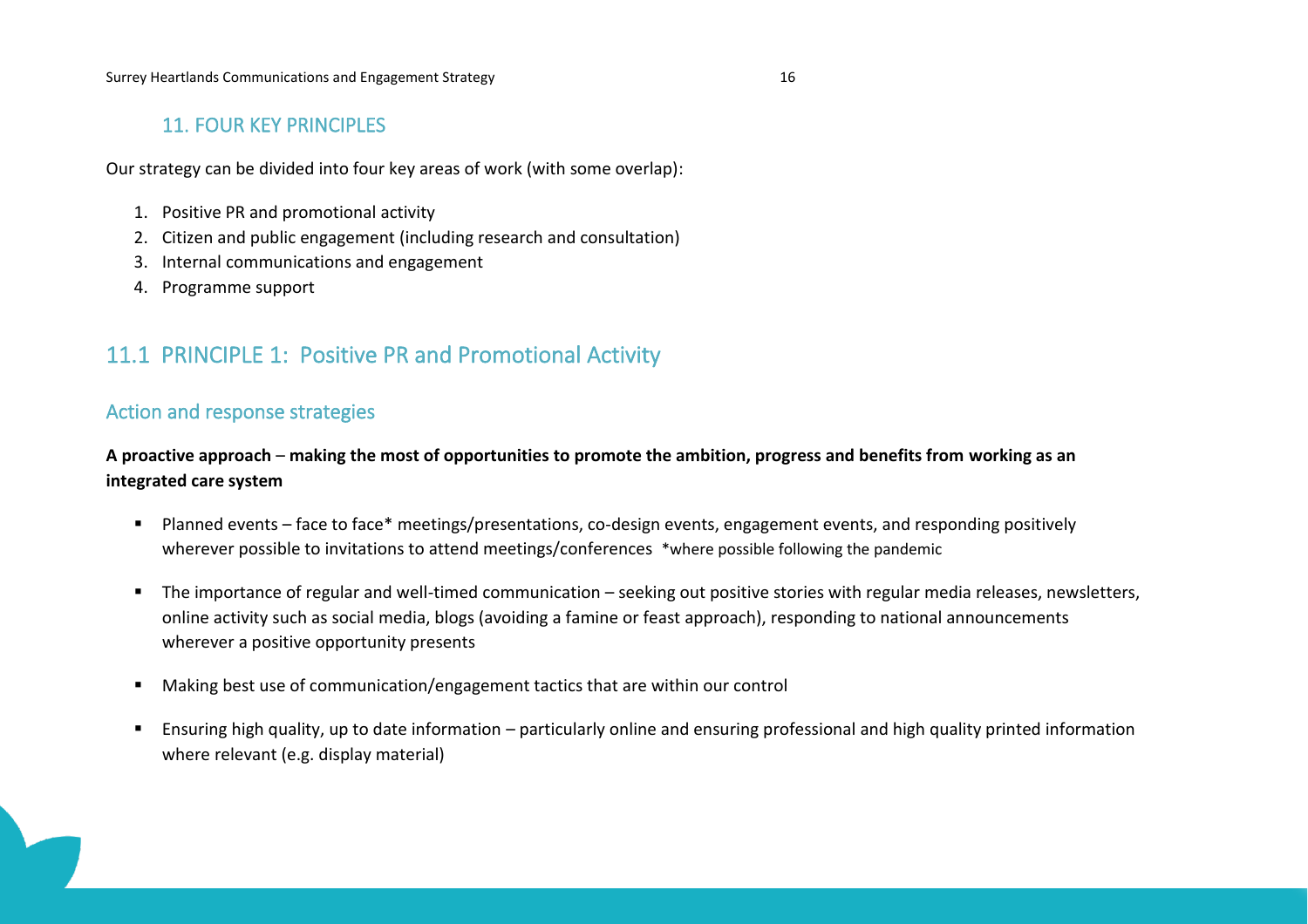#### **Planning reactive strategies** – **measures to respond to negative feedback, complaints, media enquiries:**

- Media enquiries responded to in a timely way, always seeking to put SH and/or partners in a positive light and taking as open and transparent approach as possible – working together across the system wherever possible with a 'system' response where relevant
- Ensuring all other enquiries are responded to in a timely way e.g. contacts via website, enquiries/feedback from stakeholders, patients and others
- Taking a proactive approach to those expressing a more negative view offering face to face meetings, responding in an open and transparent way, responses that are empathetic and compassionate

# Building a positive media strategy

#### **Introduction**

The media plays a pivotal role in shaping public perception and therefore should be treated as a key partner in building and maintaining the reputation of Surrey Heartlands and all the Surrey Heartlands partners. This section outlines the approach Surrey Heartlands will take to both proactive and reactive media management.

This includes traditional broadcast media (TV, radio); print (newspapers and other publications; and digital – online and social media such as Twitter, Facebook and others.

This media strategy will be predominantly implemented by the Surrey Heartlands central (CCG) communications team, supported by, and in collaboration with, local communication teams across the wider partnership.

#### **Where do people go for their news?**

The extent and nature of the media serving Surrey Heartlands has altered in line with changes to media provision and news consumption across England over the last five years. Online news is playing an increasing role – almost two-thirds of people use the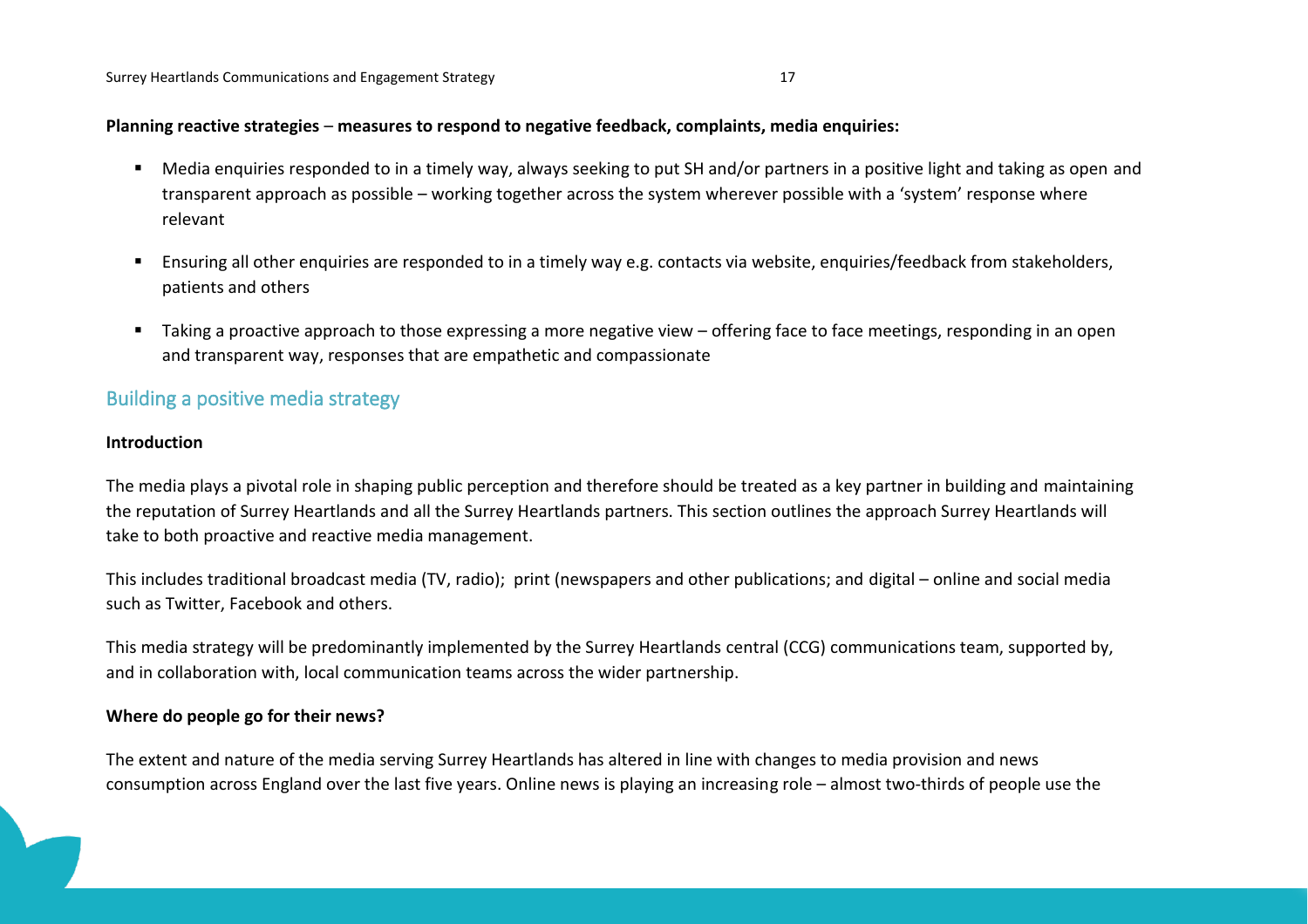internet for news. Indeed, increased reliance on social media as a source of news **has seen Facebook become the preferred option for a third of people over 16**.

Analysis by Ofcom in 2018 shows that TV is the most popular platform for accessing local news among news users. Nationally the pattern is similar.

Half of local news users say they watch regional and local broadcasts on BBC TV (48%) and one third ITV (32%). More than four in five of these are satisfied with the quality of news these channels provide.

Almost one in four (23%) use printed local or regional newspapers and one in six (16%) say they use social media for local news. Sixty percent of online news users are most likely to go directly to the websites/apps of a news provider such as SurreyLive.

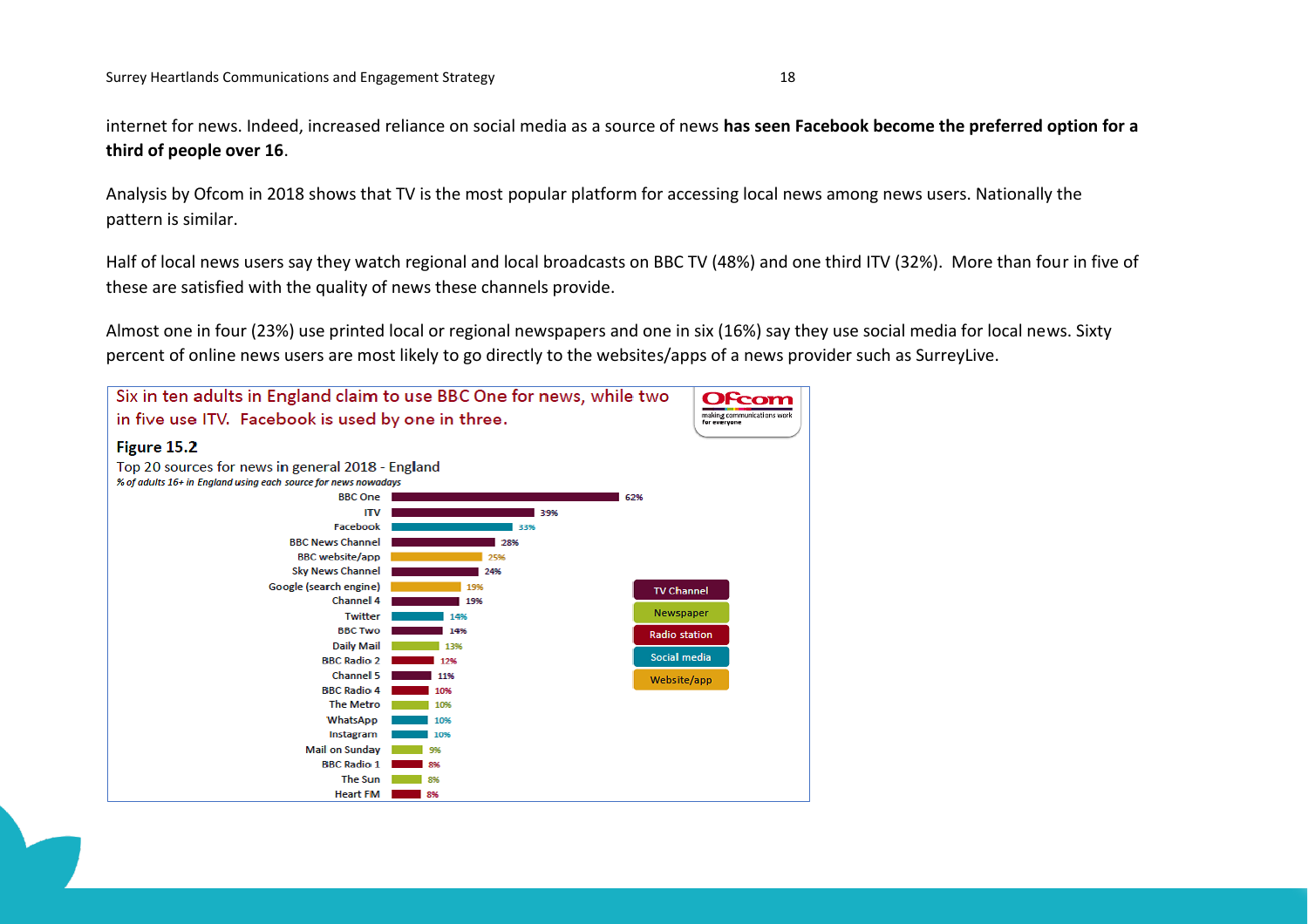# A positive approach

Surrey Heartlands is not yet featuring sufficiently on the media's news agenda. This is because the media locally has no real comprehension of the full nature of the ICS or the scope and impact of its work. This strategy sets out how we will inform journalists, editors and producers about the role of Surrey Heartlands in the new NHS that is taking shape.

Patient stories are a key element in this media strategy.

What will make the difference is the language and the demystification of what may seem like every-day concepts to NHS insiders. Surrey Heartlands has plenty of good stories to tell. However, it's the improvements to patients' lives that are delivered through developments brought about by Surrey Heartlands – in particular our partnership approach - that will win positive headlines and demonstrate if we have been successful in our objectives.

Relationships with local news desks will be further cultivated and developed by the local communications teams, with a specific emphasis on the role of the Surrey Heartlands ICS. Similarly, relationships with the leading national and professional media e.g. BBC Health, HSJ and Nursing Times.

We will take a more active approach in placing stories – focusing on patient case studies – across all local (and where relevant, national) media channels and in developing more feature stories and thought pieces.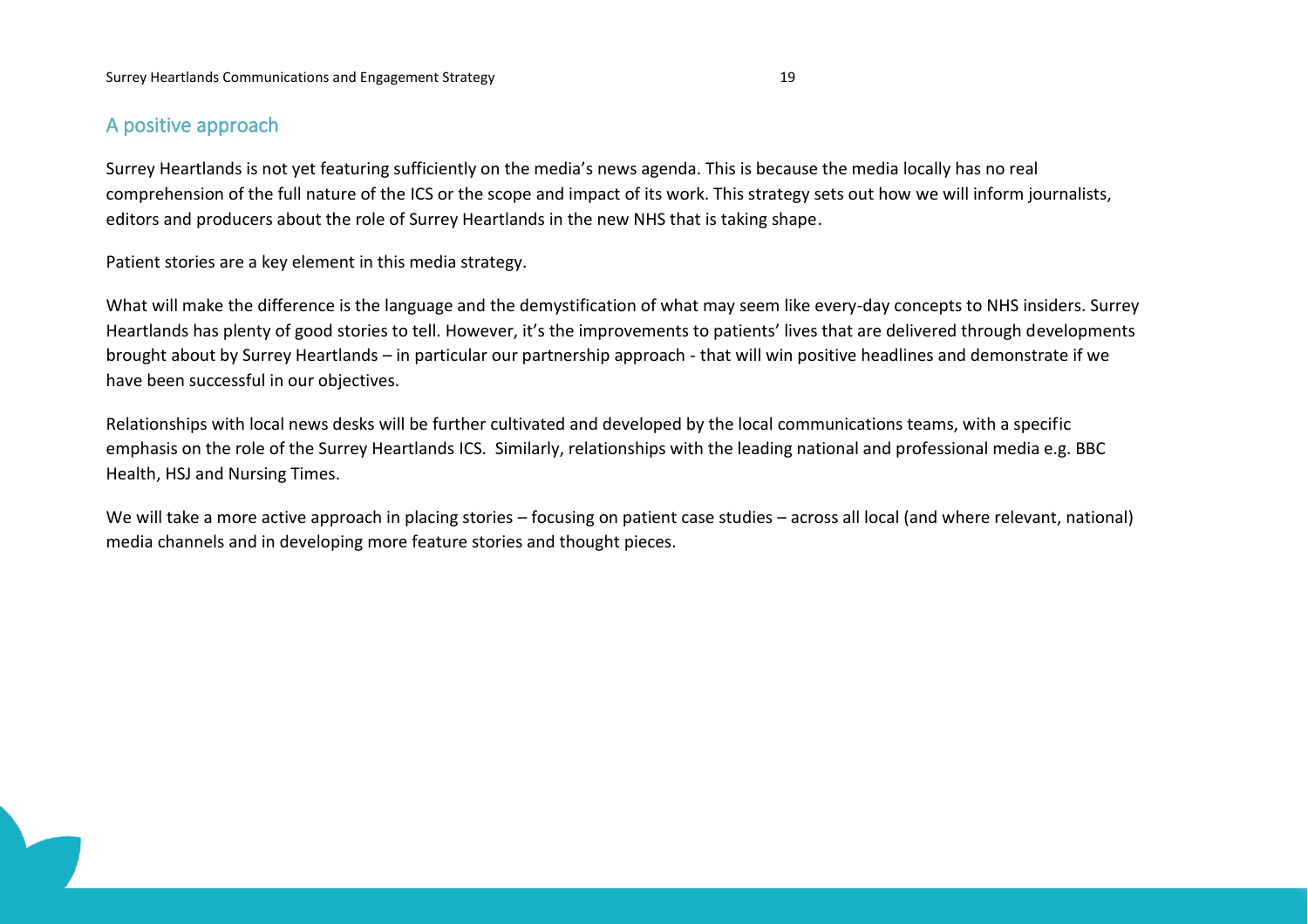# Maximising our media channels

We need to maximise opportunities for positive media across the range of earned, paid and owned media where relevant.



**Earned media** is when customers, the press and the public share your content, such as media releases. In other words, the mentions are "earned," meaning they are voluntarily given by others.

**Paid media** is when you pay to leverage a third-party channel, such as traditional or online advertising.

**Owned media** is when you employ a channel you create and control. This could be your blogs, YouTube channel, your website, or even your Facebook page. Even though you don't strictly "own' your YouTube channel or your Facebook page, you do control them and don't have to pay for basic usage.

# Reactive media relations

News organisations make their own decisions about what stories they will feature. For example, Health Service Journal employs specialist regional reporters who keep a watchful eye on Board papers to follow up on particular issues. This can mean Surrey Heartlands may be approached for a contribution to a story where it is felt its input may add to the report.

This may vary from a request for expert opinion on a topic to a demand for an explanation of behaviour that has been the subject of outside criticism. This is reactive media relations. At best it provides an opportunity for the organisation to demonstrate its expertise. At worst it calls for the application of experienced crisis communications management. The Surrey Heartlands communication teams are all equipped to deal with either of these extremes and everything in between.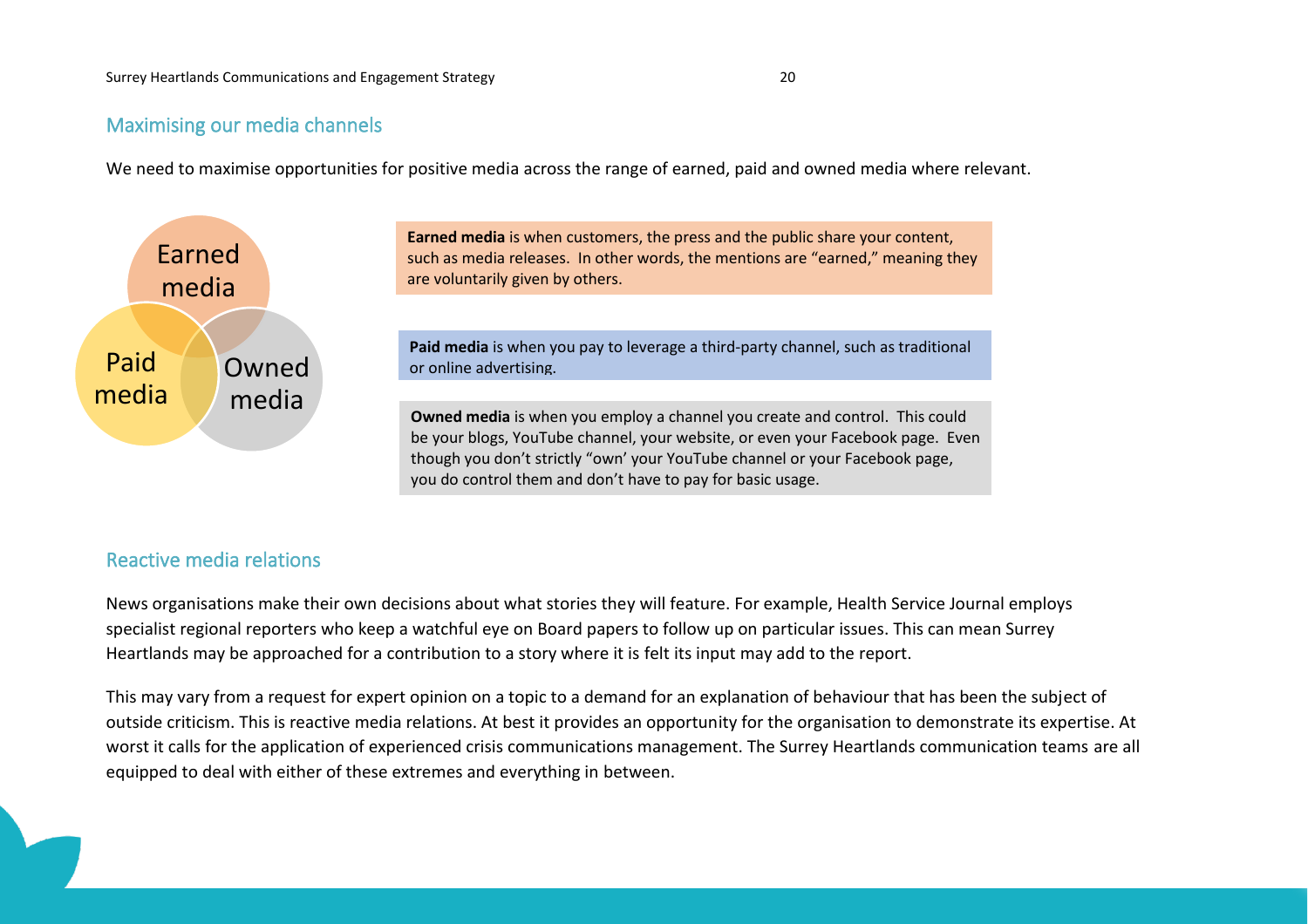Following the pandemic, NHS England has established a clear sign-off protocol for media enquiries and bids, particularly those from national media; all the Communications teams across Surrey Heartlands work closely with the NHS England regional team to ensure the protocol is followed. We will continue our partnership approach with NHS England and the regional team in particular. The Director of Communications and Engagement is part of the communications leadership group across the South East.

It is important to handle enquiries from the media promptly and whenever possible to provide a response rather than a 'no comment'.

# Maximising our digital channels

As part of our overall media strategy, maximising the opportunity presented by our digital channels is a key component. The stories we develop to 'sell' to the media will work just as well, albeit in shorter, punchier formats, on social and digital channels and we will seek to maximise this opportunity.

Surrey Heartlands currently has a website [\(www.surreyheartlands.uk\)](http://www.surreyheartlands.uk/) alongside Twitter, Facebook, YouTube and LinkedIn sites (with LinkedIn and NextDoor also in the pipeline). In pushing out our stories we need to create an integrated package, using traditional media (print and broadcast) alongside digital channels to maximise coverage.

A proactive social media strategy will also help to drive traffic to our website and increase the number of regular visitors. Our social media approach includes:

- Production of regular 'blogs' or thought pieces, published via Twitter, Facebook, LinkedIn with links to the website
- Patient stories published via Twitter, Instagram and Facebook (creating greater readership than traditional print media alone)
- Creating conversation and comment via Twitter (in particular) taking every opportunity to promote Surrey Heartlands and its priorities on the back of national announcements, health themed events, publication of research articles, performance data and so on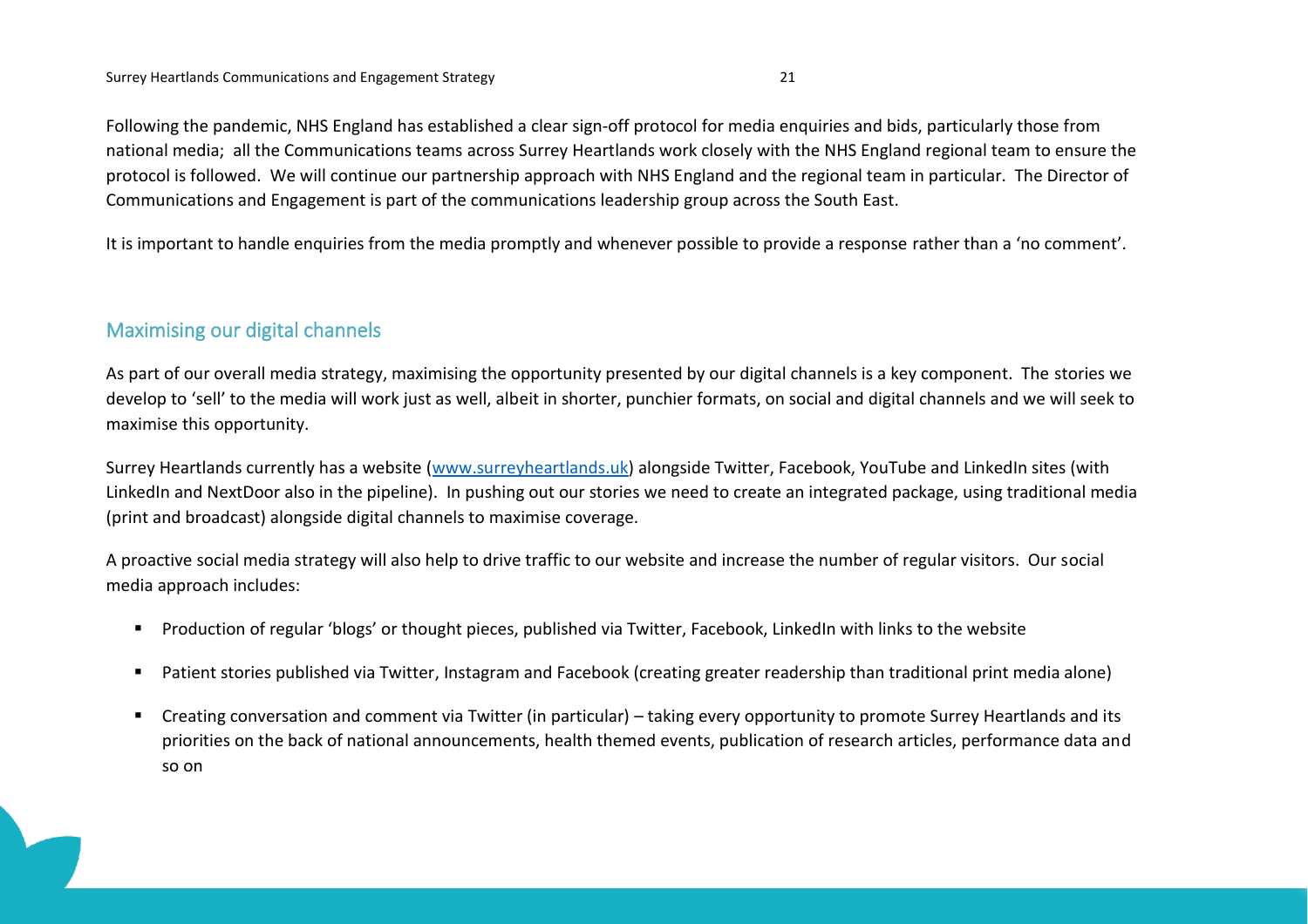Surrey Heartlands Communications and Engagement Strategy 22

- Encouraging staff and partners to join our social media conversations, increasing reach and spreading the reputation of Surrey Heartlands (and driving up the number of followers)
- Regular additions and updates to the Surrey Heartlands website to keep it fresh and interesting
- Use of engaging film / animation / photography to promote Surrey Heartlands and our key priorities
- Using social media to support partners and their messages to wider audiences
- Using social media to support national priorities and health campaigns
- Support across all partner organisations to share and promote news articles/messages to maximise reach and demonstrate the integrated nature of the wider partnership
- We will also use social media as a key component in our health campaigns, using a targeted approach wherever possible based on clear insight and data (such as the Covid-19 vaccination programme)

# Developing a web strategy

The Surrey Heartlands website, [www.surreyheartlands.uk](http://www.surreyheartlands.uk/) has been developed as a programme resource with the following key objectives:

- To describe the vision, aims and objectives of Surrey Heartlands and our key priorities and work programmes
- To promote the partnership and its successes (particularly around patient benefits) to a wide audience staff, other NHS and local government colleagues (locally and nationally), stakeholders and other interested members of the public
- To keep audiences up to date with the latest developments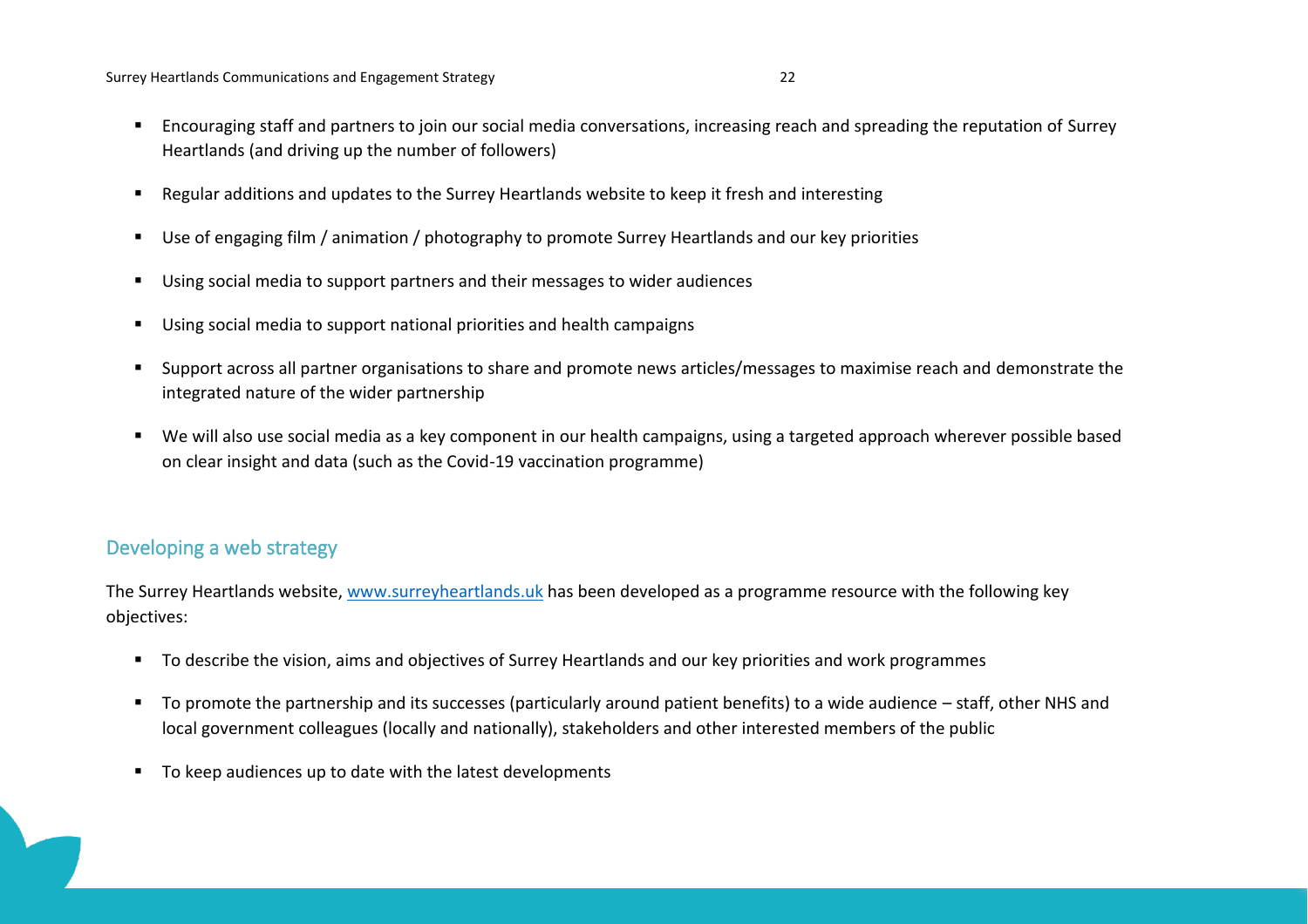■ To provide a contact facility to allow interested parties to make contact with the partnership and to understand how to get more involved

As we move towards April 2022, we will need to develop a new website for the new statutory ICS; we want to develop this as an engagement platform to make it easier to engage with our partners and citizens. A web presence for our Place-based partnerships will also be part of this wider web strategy and development.

# Patient case studies

- A key element in our strategy will be to create patient case studies as complete 'packages' to use across our various channels. This will include:
	- A written narrative focusing on plain language which looks at the story primarily from the patient's perspective
	- Supported by short video clips, including a longer piece (2 minutes max) to place on our website, and a number of shorter 30 second clips to use on social media
	- Photography which will enable the case study to be used across a variety of mediums
- We will then be able to publish our case studies across a range of platforms including:
	- Print media
	- Social media (Twitter, Facebook, Instagram, YouTube)
	- On our website
	- As part of the Surrey Heartlands newsletter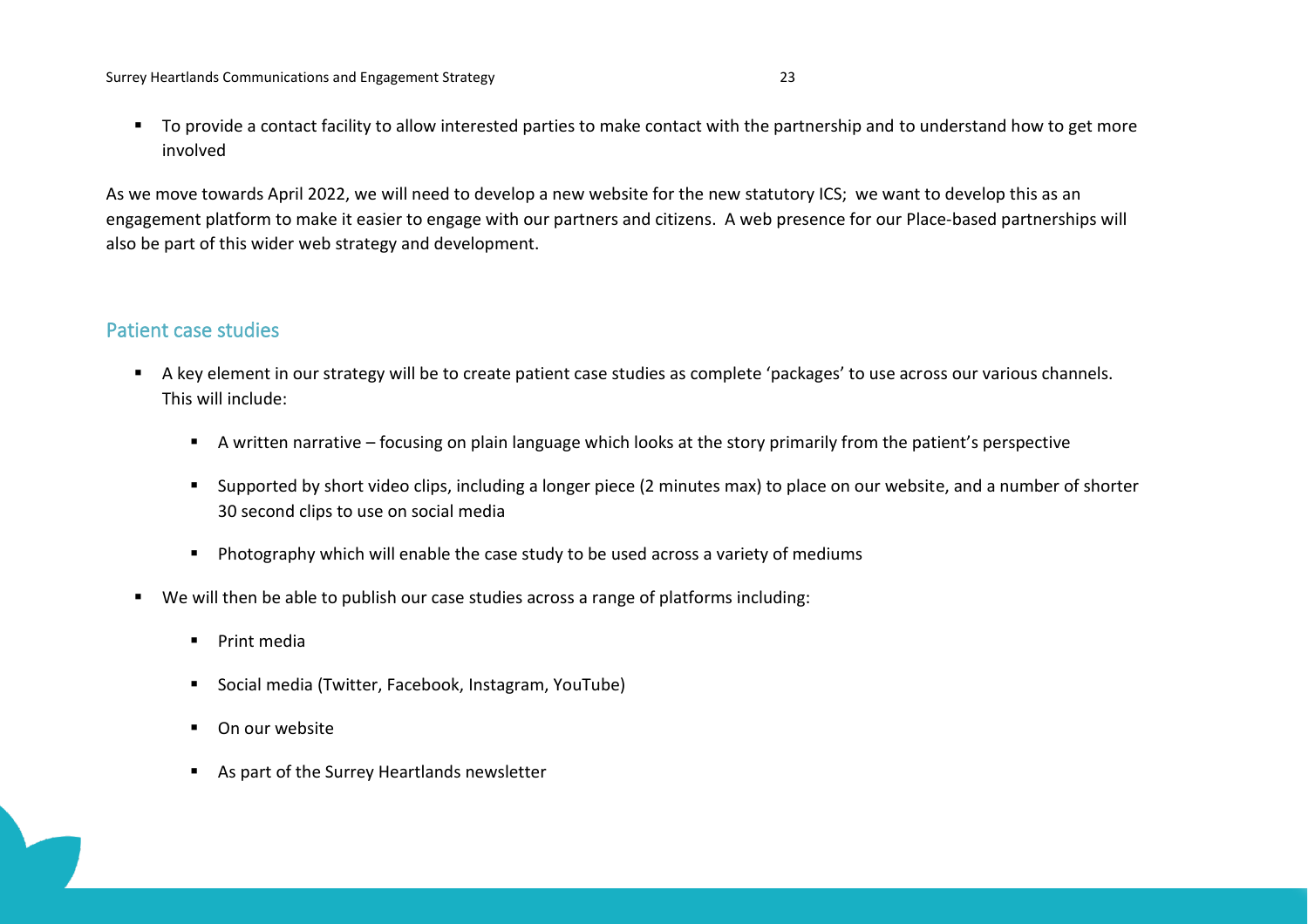Surrey Heartlands Communications and Engagement Strategy 24

- Other digital outlets such as NHS England's website, national and local electronic newsletters
- Across relevant partner platforms (e.g. a local story might also feature on the local CCG website, provider website etc)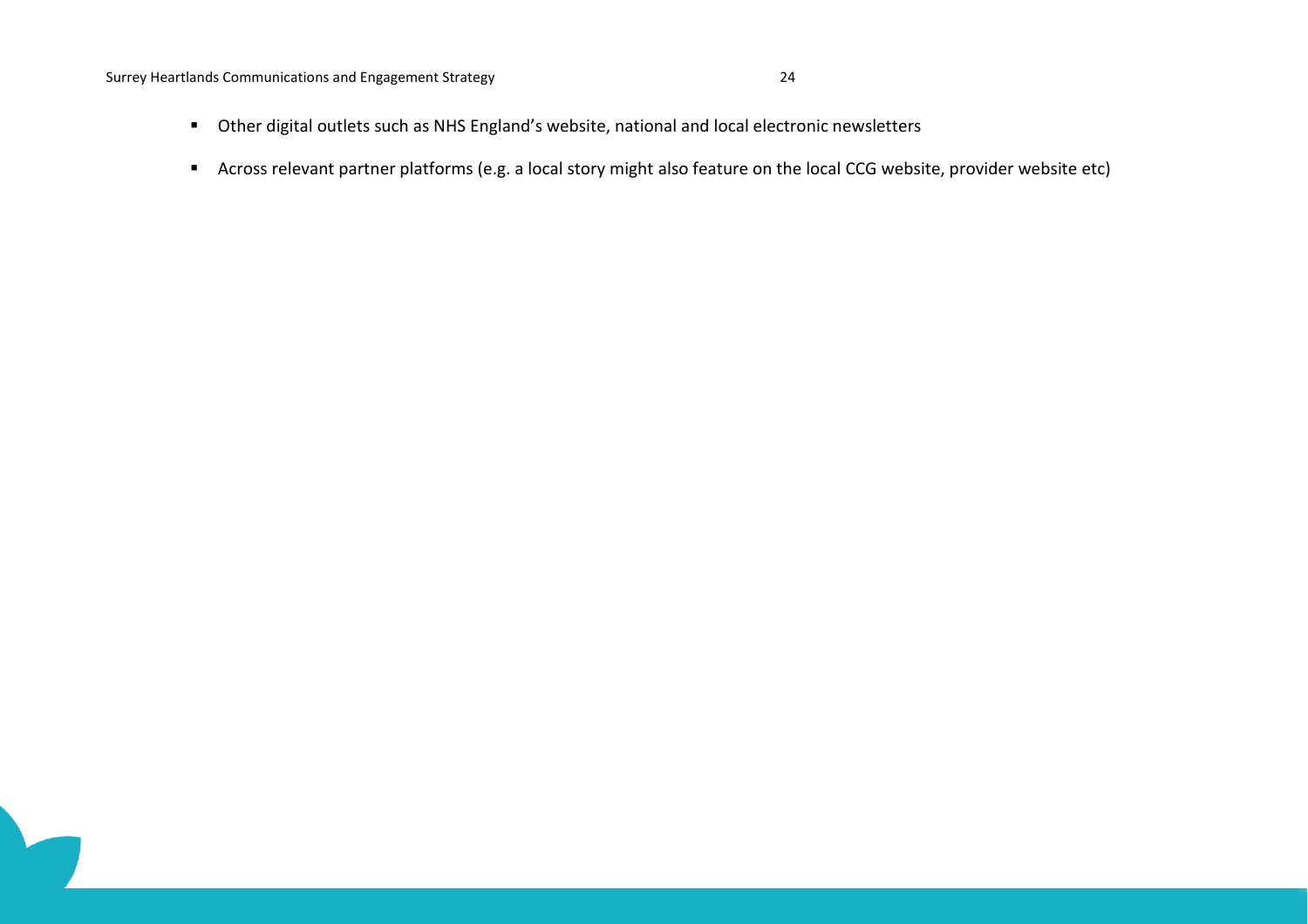# 11.2 PRIORITY 2: Citizen and public engagement (including research and consultation)

# Building on our citizen-engagement programme

Surrey Heartlands is leading the way with involving residents, patients and staff in shaping the transformation of health and care services.

By using the term 'engagement' we are referring to conversations between citizens, the NHS and Social Care. These conversations are really important because if we understand what citizens need from health and care we can create services that are easier to use, easier to deliver, more efficient and, most importantly, increase the chance people will remain healthier for longer.

Yet simply inviting people to be part of a conversation isn't going to have any effect unless we're able to take action in relation to what we've heard. This means we need a process that not only listens but that then understands before helping to bring about change that is valuable. Therefore all of our work is guided by the following three principles:

- 1. Only undertake 'meaningful' engagement where it's clear the findings can and will be used to influence change
- 2. Listen to a varied range of citizens and opinions ensuring that we have included all the appropriate people
- 3. Understand it can be hard for many people to find the time and motivation to engage

This approach has been embedded from the inception of the Surrey Heartlands Partnership and, as well as being used consistently across the specific Surrey Heartlands workstreams, is also being adopted across partner organisations for other, more targeted pieces of work.

The aim of this strategy is to continue to develop the programme so local residents and staff feel empowered in helping to drive positive change, and to continue to embed this as the consistent Surrey Heartlands approach to engagement in service development. To support this we have developed the following citizen engagement toolkit: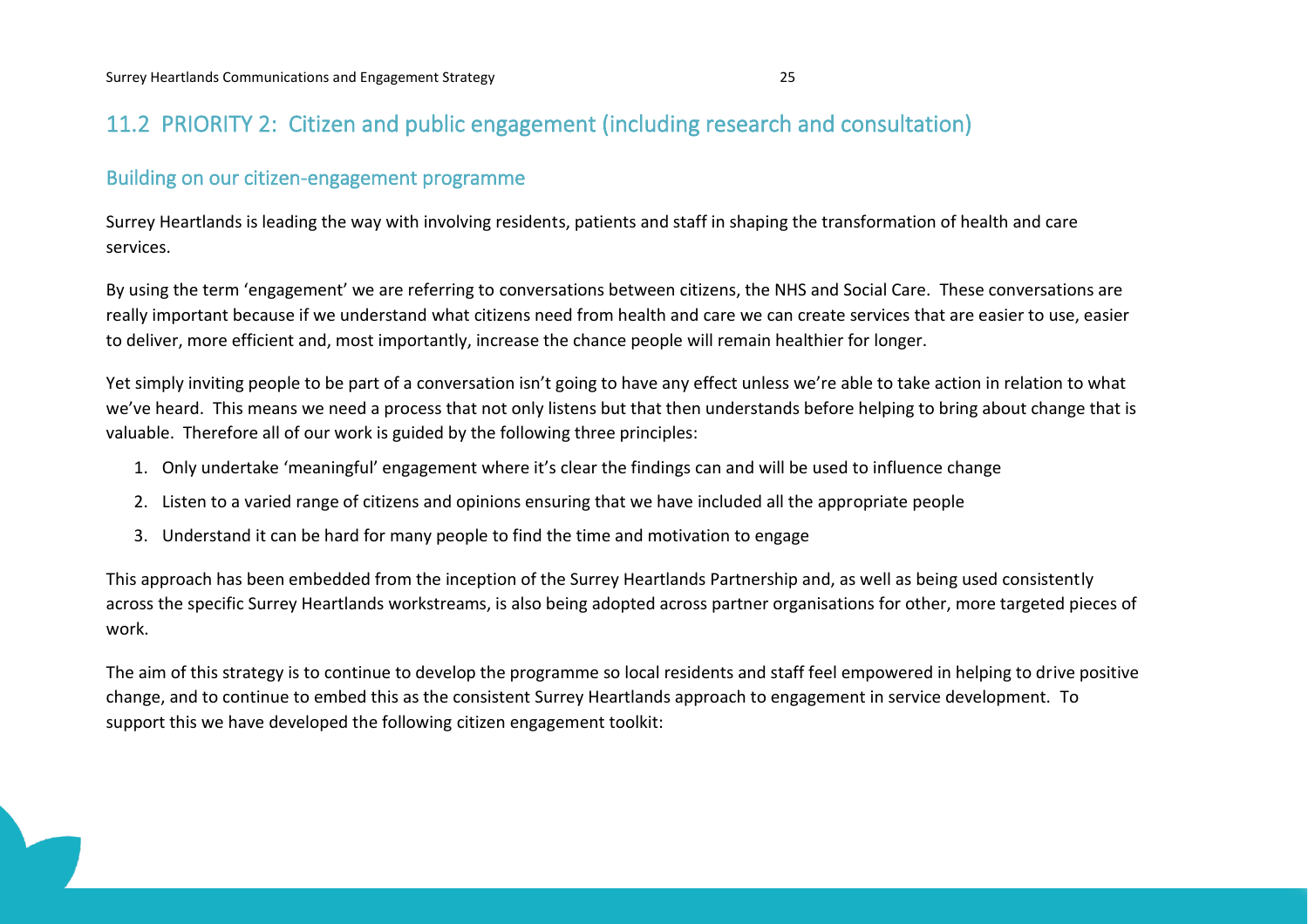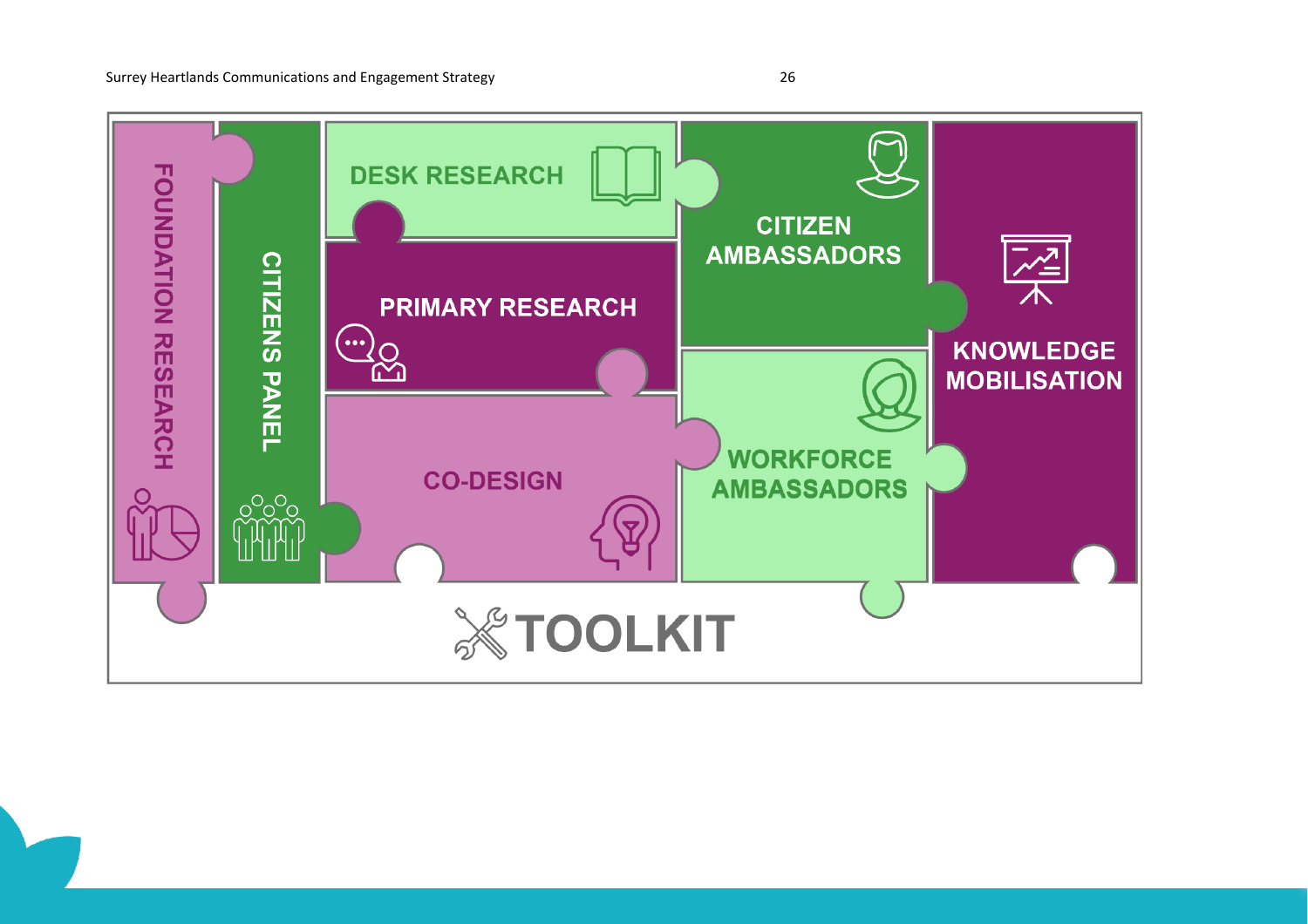#### 1. **Foundation research**

Before we embark on a research project, it's important to check whether a similar project has been conducted previously, and use the findings of that project to inform ours. Similarly, existing data may be available that can help us construct a more focussed research question. Input from our citizen and workforce ambassadors should also be obtained to hone the research question. The consolidation of existing knowledge is the foundation from which a research framework can be built.

#### 2. **Citizen Panel**

The research team has set up an online resident panel to carry out regular survey research online among a sample of people who live in Surrey Heartlands. The panel is "statistically representative" of the Surrey Heartlands population and therefore is more robust than surveys and consultations that are open for anyone to complete.

#### 3. **Desk Research**

Desk research is an exercise to collate existing information that is related to the area of interest. Information can be found internally and externally and can come from sources as varied as previous research carried out through to publically available data.

#### 4. **Primary Research**

Primary research takes raw data from information collected through qualitative or quantitative methods and interprets the data to meet research objectives. Qualitative research is recommended for exploratory research, where underlying reasons, opinions or motivations need to be explored. Qualitative methods range from non-participatory observation to focus groups to fully interactive co-design workshops. Quantitative research is carried out in the form of surveys, usually conducted online but also over the telephone or face-to-face.

#### 5. **Co-Design**

Co-design is often used as an umbrella term for participatory, co-creation and open design processes. The qualitative co-design approach goes beyond traditional consultation sessions undertaken in the public sector and builds and deepens equal collaboration between citizens affected by, or attempting to, resolve a particular challenge. A key tenet of co-design is that users, as 'experts' of their own experience, become central to the design process.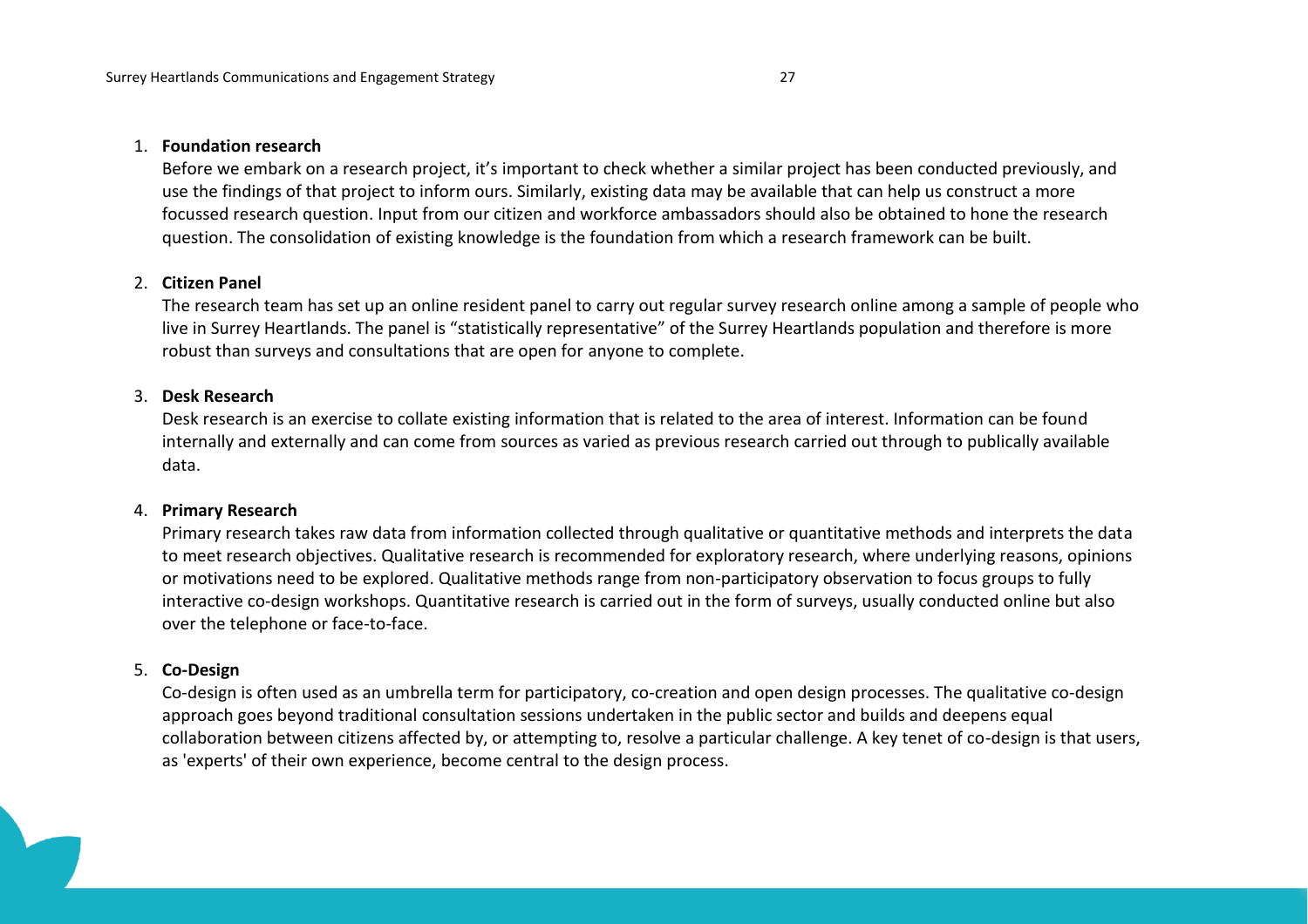#### 6. **Citzen Ambassadors**

The Citizen Ambassador programme was commissioned by Surrey Heartlands in September 2017 and is led by Healthwatch Surrey. An aim of the programme is to maximise the representation of different citizen voices by engaging and involving people who do not already consistently engage in service change within the NHS. The Citizen Ambassadors act as the independent voice bringing insight from local people and communities.

### 7. **Workforce Ambassadors**

The Workforce Ambassador programme is in development, but the aim is for the WAs to work in collaboration with clinical leads and citizens to help transform care services.

### 8. **Knowledge Mobilisation**

The term Knowledge mobilization refers to making information useable so knowledge can be put into active use. Working collaboratively is seen as key to research uptake, so encouraging researchers, commissioners and clinicians to work together will help ensure research informs policy or practice

This approach complements and builds on other forms of public engagement that continue to take place across the partnership; with our stakeholders, the VCFS sector and wider patient user and carer groups.

The full approach to citizen engagement and wider participation and engagement is included in our **Participation Tookit** available on our website *[here.](https://www.surreyheartlandsccg.nhs.uk/get-involved/how-we-engage-methodologies-and-principles)*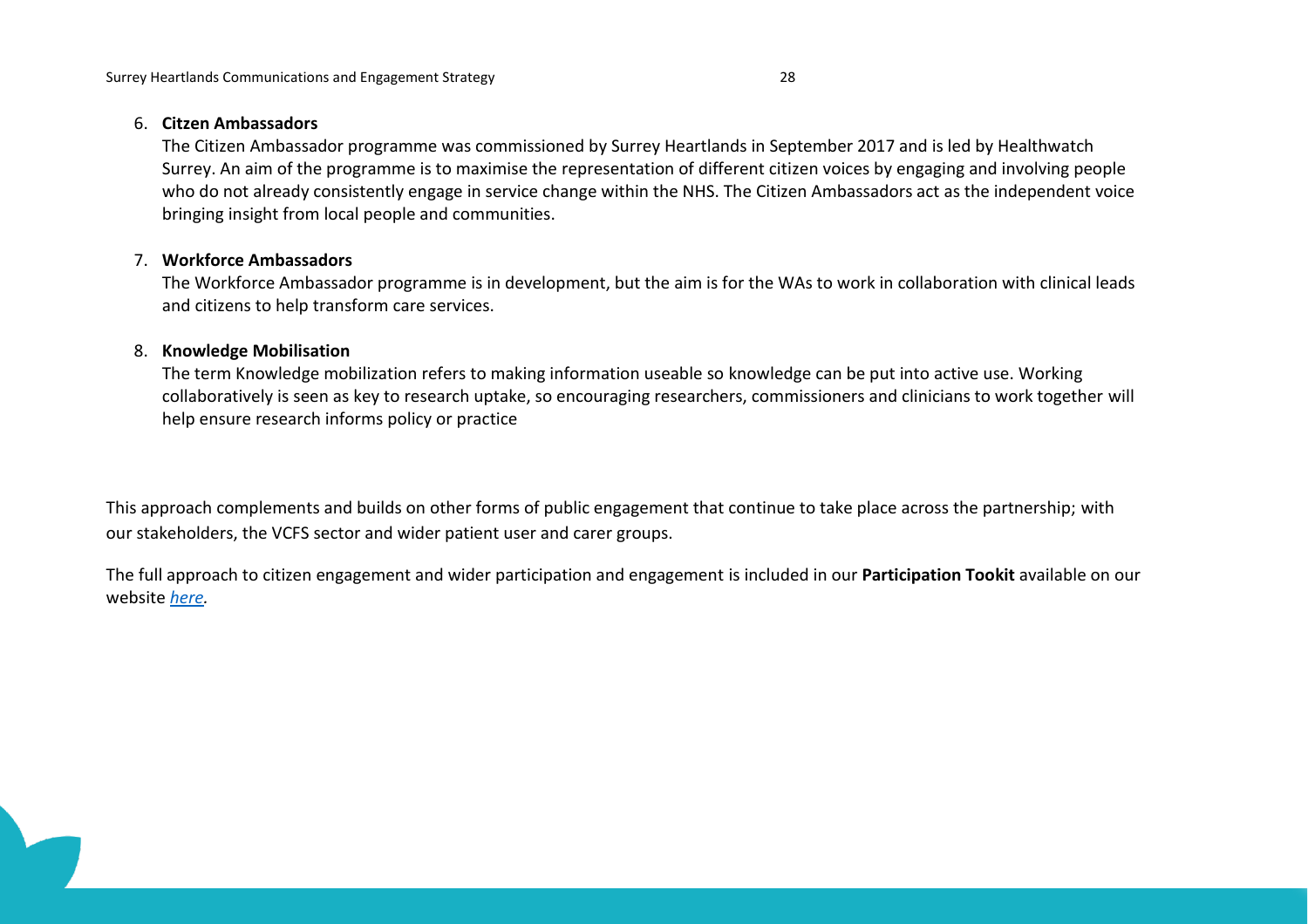# Supporting larger change programmes

### **The obligation to engage**

NHS organisations and local authorities all have separate but similar obligations to consult and involve the public. NHS England recommends early engagement as integral to any service change; furthermore early and continued public engagement is part of a CCG's statutory responsibility under the 2006 National Health Act [amended by the Health and Social Care Act 2012]. Our approach across Surrey Heartlands is based on our Participatoin toolkit and methodologies described above.

In terms of service change, we also need to adhere to the Gunning principles:

• **Engagement when proposals are still at a formative stage**

*Public bodies need to have an open mind during a consultation and not already made the decision, but have some ideas about the proposals.*

• **Sufficient reasons for proposals to permit 'intelligent consideration'**

*People involved in the consultation need to have enough information to make an intelligent choice and input in the process. Equality Assessments should take place at the beginning of the consultation and published alongside the document.*

### • **Adequate time for consideration and response**

*Timing is crucial – is it an appropriate time and environment, was enough time given for people to make an informed decision and then provide that feedback, and is there enough time to analyse those results and make the final decision?*

#### • **Must be conscientiously taken into account**

*Think about how to prove decision-makers have taken consultation responses into account.*

If significant service change is being proposed there is also a legal obligation for public consultation, which if not undertaken can result in judicial review, a lengthy and potentially expensive process. Not only is it the right thing to do, the more thorough and transparent any engagement campaign is, the less likely it will be to result in an eventual judicial review and/or referral to the Independent Reconfiguration Panel. There is also a 'legitimate expectation' that if the public is expecting consultation – perhaps because it's been promised, or done on similar topics in the past - we could be legally held to account if we don't.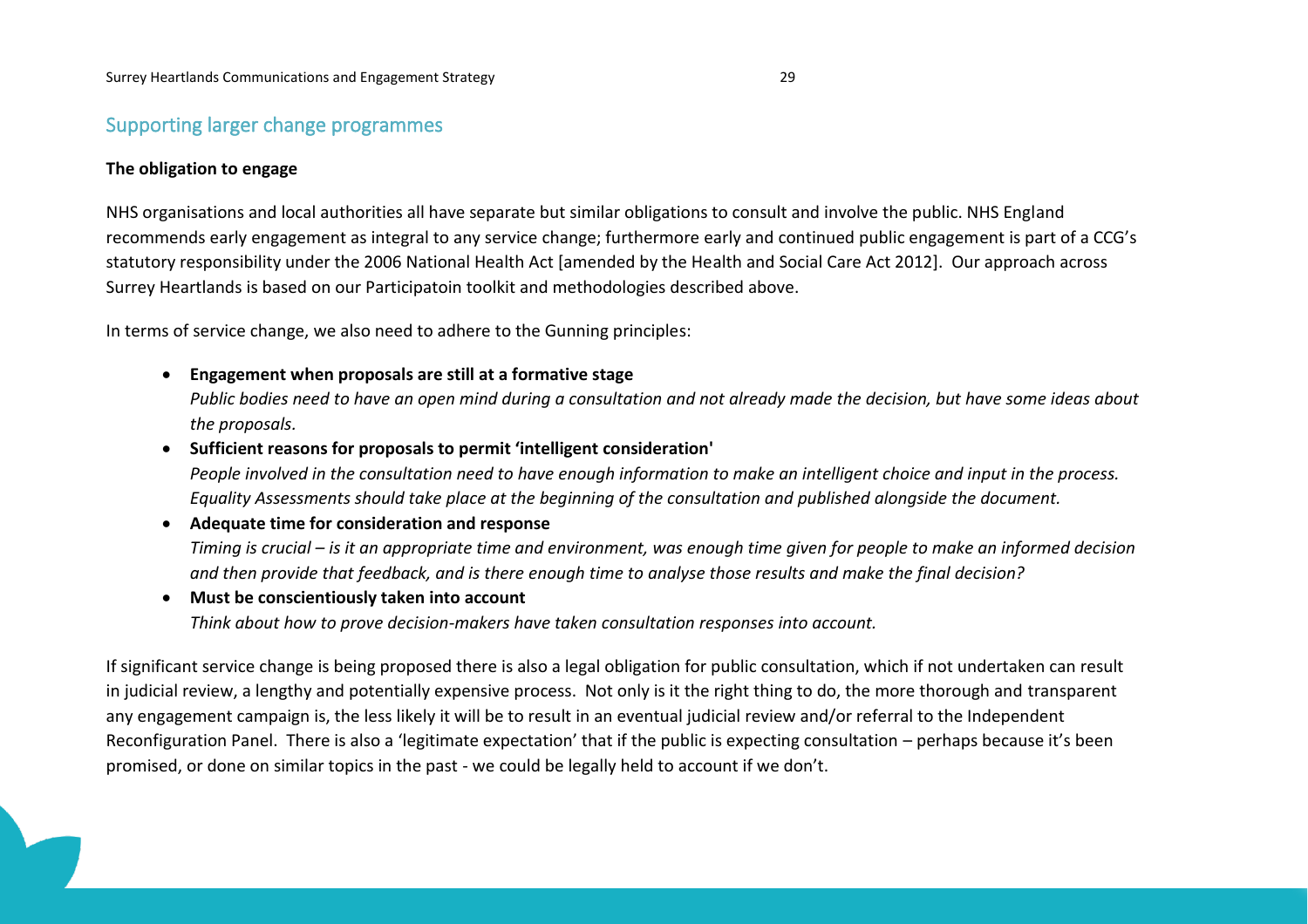### **Our approach**

Across Surrey Heartlands, we will engage and consult the public as widely as possible (proportionate to the level of change) on any significant service change proposals, paying particular attention to reaching our wider communities and those most affected. Cabinet Office guidance suggests a minimum consultation period of 12 weeks for large-scale change. Wherever possible, and as appropriate, we will work collaboratively focusing on the clinical case for change, fronted by clinicians wherever possible.

As we move towards April 2022 and becoming a statutory ICS the statutory responsibilities for public engagement, participation and consultation will move across to the new ICS organisation. Our approach will have oversight from a formal Patient Oversight/Assurance Group.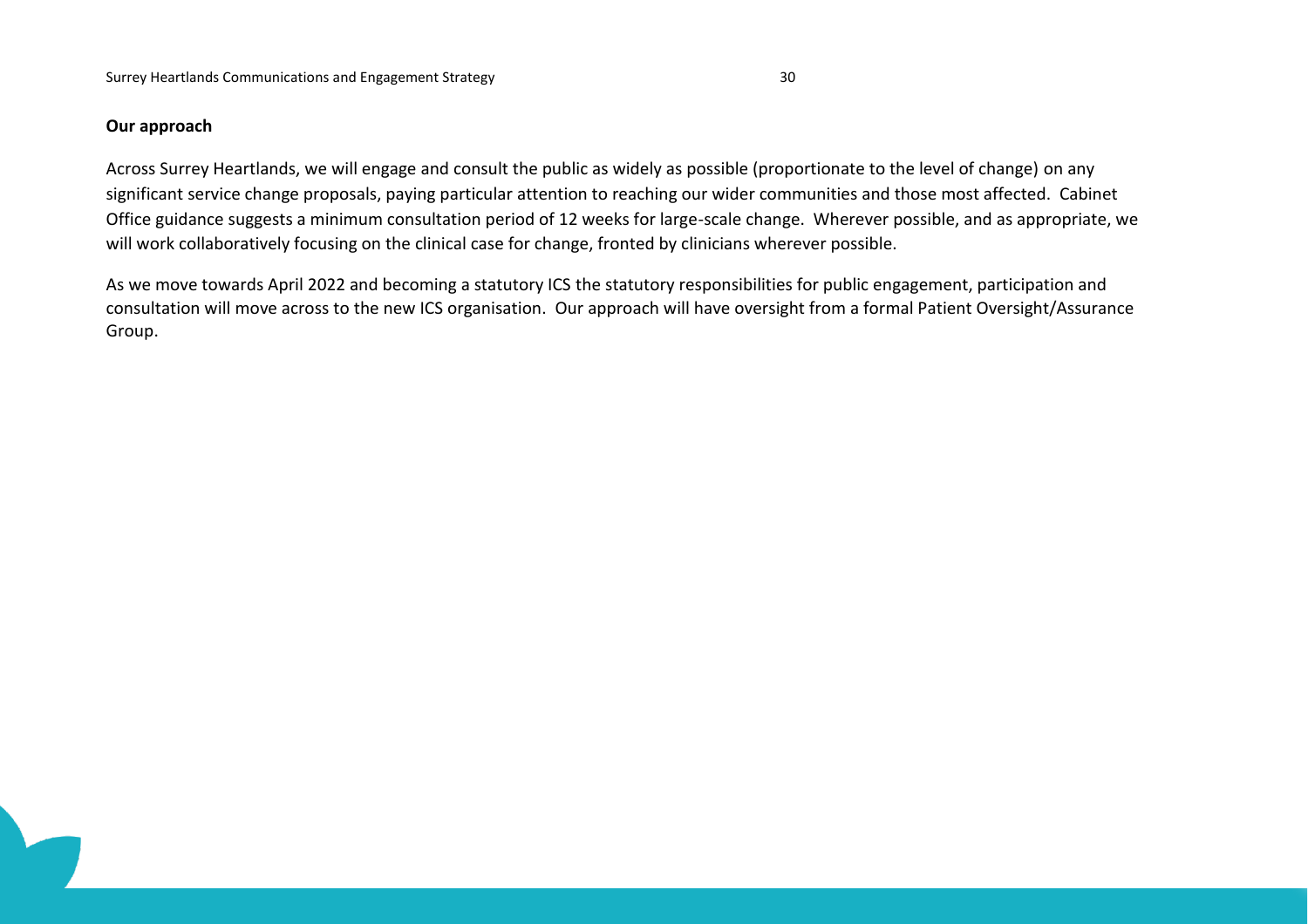# 11.3 PRINCIPLE 3: Internal communications and engagement

As we move towards becoming a statutory integrated care system communicating and engaging with internal colleagues across the partnership is critical for success. Our strategy aims to:

- Ensure all partnership colleagues have a fuller understanding of the Surrey Heartlands ICS and place-based partnerships and our overall aims and objectives
- Ensure colleagues have a clear understanding about the direction of travel towards becoming a statutory ICS
- Ensure colleagues are engaged in the development of our system and can input directly into shaping future plans
- **E** Ensure colleagues understand how to get more involved in system workstreams and programmes of work
- Support workforce and organisational development colleagues to create a 'Surrey Heartlands' employer brand where individuals and teams understand the part they play within the wider system
- Share system successes and opportunities across our workforce so people understand the benefits integrated working offers to patients and staff
- Help to shape the right culture so staff are able to influence the way our system continues to develop (a 'bottom up' approach) including a specific programme of internal communications and engagement support across the current CCG (as it transitions to becoming a statutory ICS)
- Create the right channels for feedback and ideas ensuring a 'you said, we did' approach
- When key and critical messages are being communicated, we always adopt a 'staff first' approach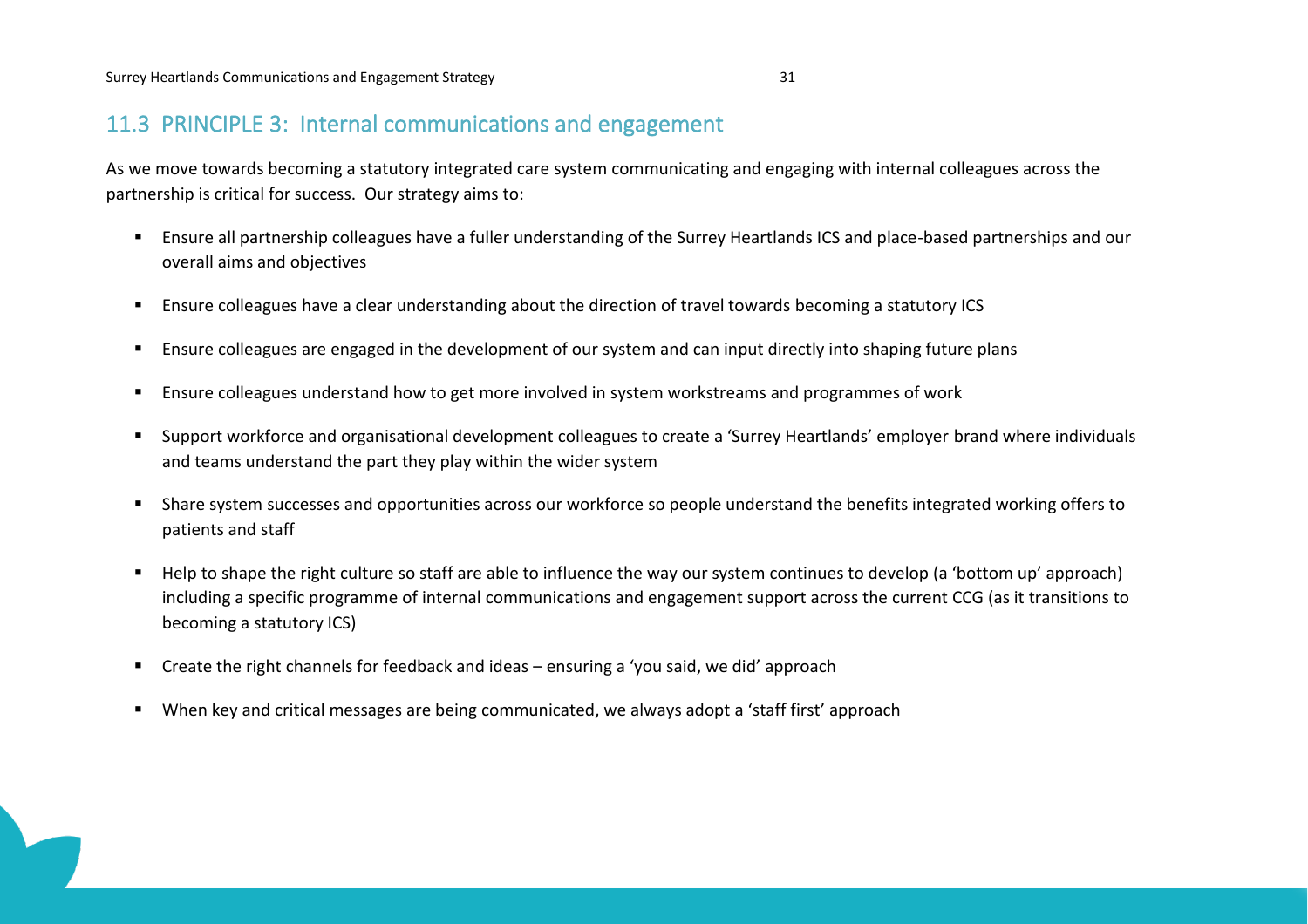There are a number of key internal audiences we will need to consider including (but not limited to):

- Partner Boards/Governing Bodies and Foundation Trust Councils of Governors
- Other clinical leaders (clinical executive committees or equivalent)
- Union and staff representatives
- Managers and team leaders
- Primary care colleagues
- Wider staff groups across the partners

In communicating and engaging key messages we will need to take account of different audiences and tailor our activity and messaging accordingly.

#### **Communications is everyone's responsibility**

Internal communications and engagement cannot be the sole responsibility of the communications and engagement team/s. Whilst the ICS communications and engagement team – supported by colleagues across the partnership - may craft individual communication and engagement plans to support programmes of work (in particular the implementation plan to move towards becoming a fully integrated care system), this strategy needs to rely on support from senior leaders and their teams across the partnership.

Transformation Board members have a responsibility, working with their internal teams, to ensure colleagues across their organisation are receiving key, consistent messages and that they are given the opportunity to fully engage in the development of our integrated care system and place-based partnerships.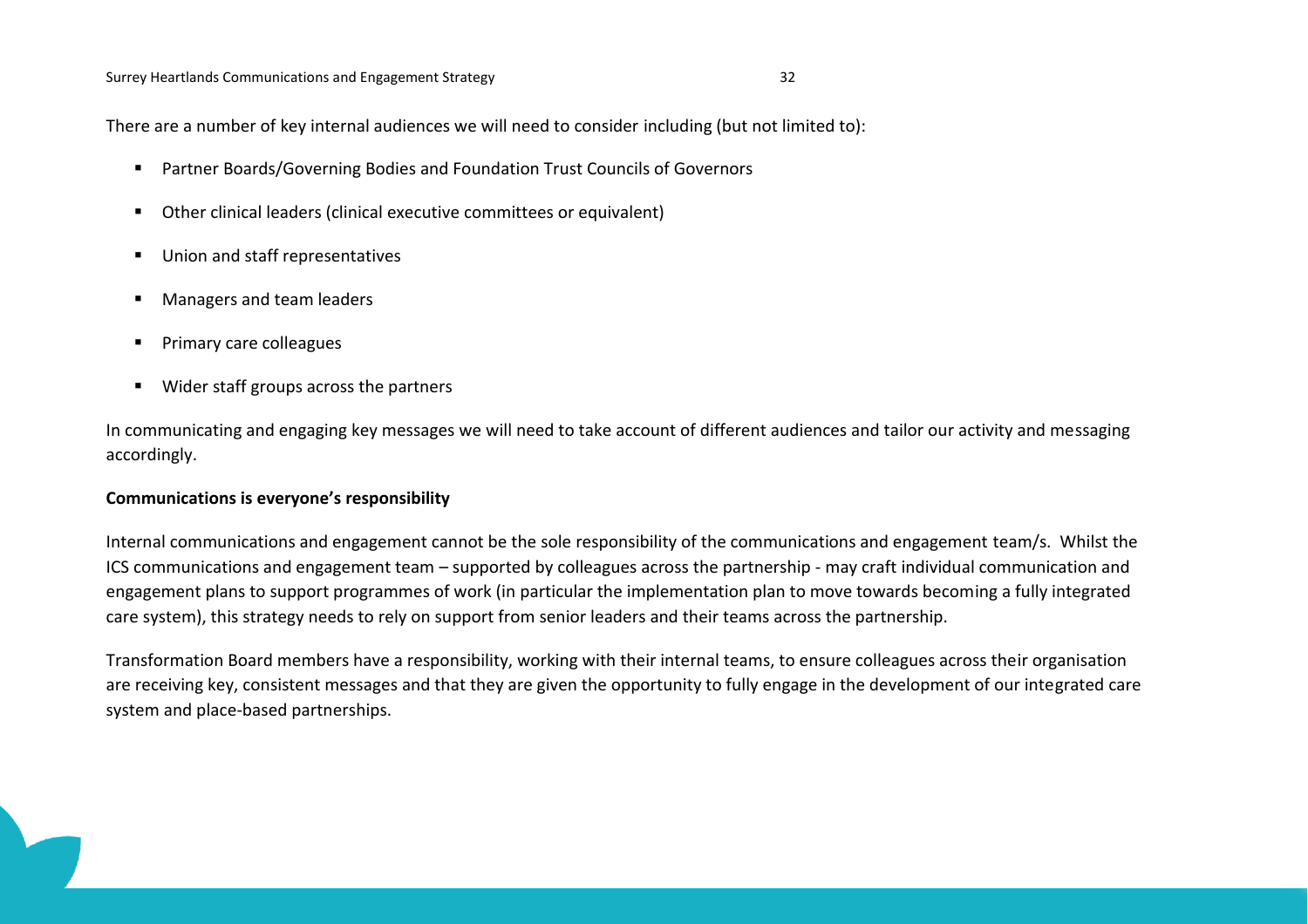#### **A more innovative approach**

In a developing digital age we should be exploring more innovative and creative approaches to staff communication and engagement (whilst recognising that some staff may not have access to computers and/or smart phone technology). This aso includes greater use of short film and/or animation (which can be more compelling and easily digested than long streams of narrative), the use of apps and digital platforms (such as Sharepoint/Jive) to encourage staff engagement and more interactive engagement and feedback mechanisms.

The communications and engagement teams across the partnership are committed to continually exploring new ways of communicating to ensure we are communicating in the most effective and compelling way.

#### **Tactics and channels**

Our internal communications and engagement tactics and channels will include (but are not limited to):

#### **Face to face\*:**

- Internal team briefing/stand-up style meetings with opportunity for discussion and feedback
- Team meetings
- Wider briefings and interactive workshops
- Conferences, staff awards
- Co-design events

\*Many of these events are now being conducted virtually following the Covid-19 pandemic

#### **Written and electronic communication**

■ Internal newsletters – celebrating and sharing successes, delivering consistent messaging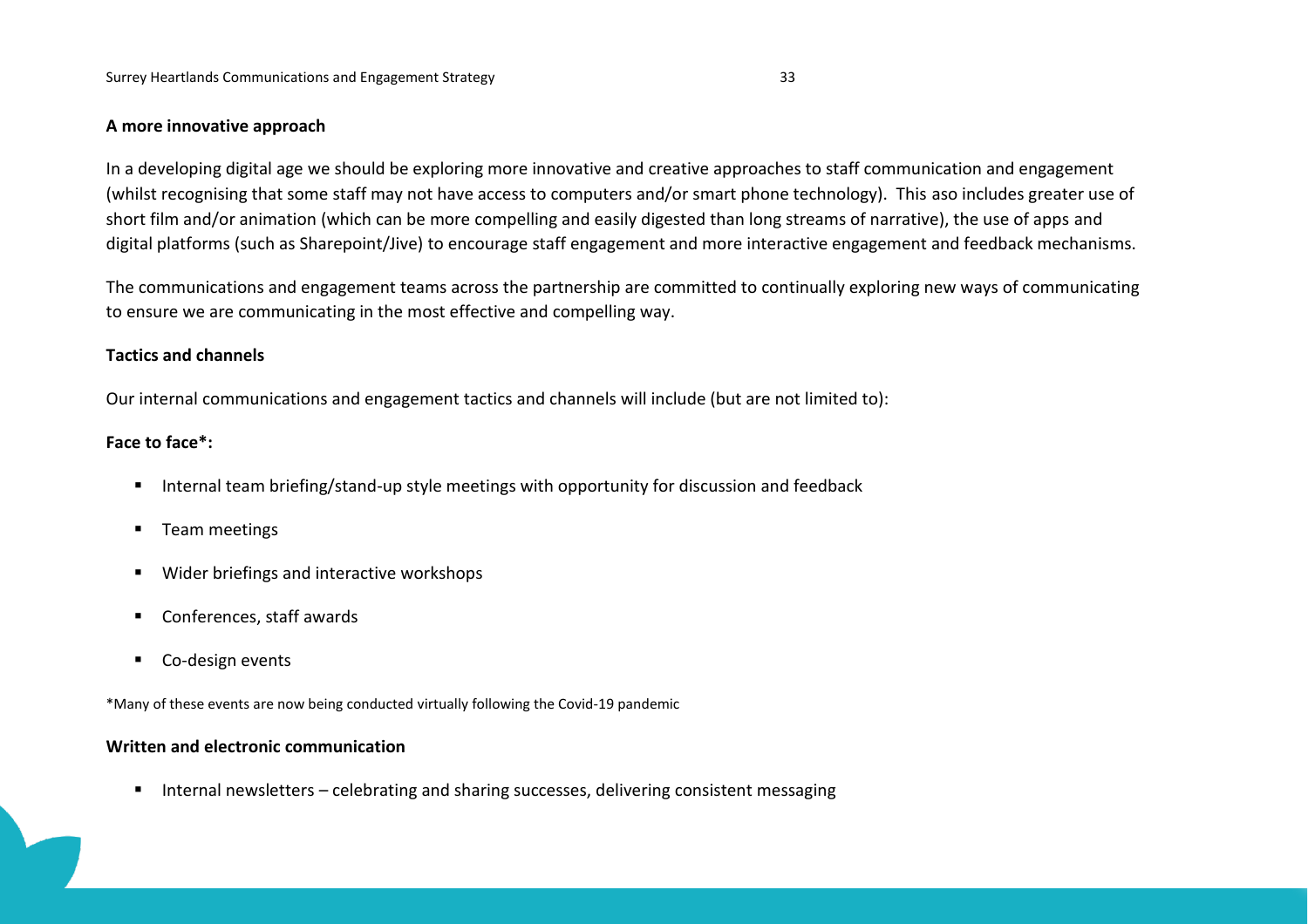Surrey Heartlands Communications and Engagement Strategy 34

- Email / direct messaging from senior leaders
- Staff intranets / websites / digital platforms
- Social media twitter, facebook, Instagram, Next Door, YouTube creating a 'community' approach to social media and its use, encouraging interactive conversations and sharing of successes
- Short films/animations
- Printed leaflets, posters and other printed material where relevant
- Staff surveys and suggestion boxes (electronic and physical as appropriate)
- Consider development of a Surrey Heartlands staff 'app'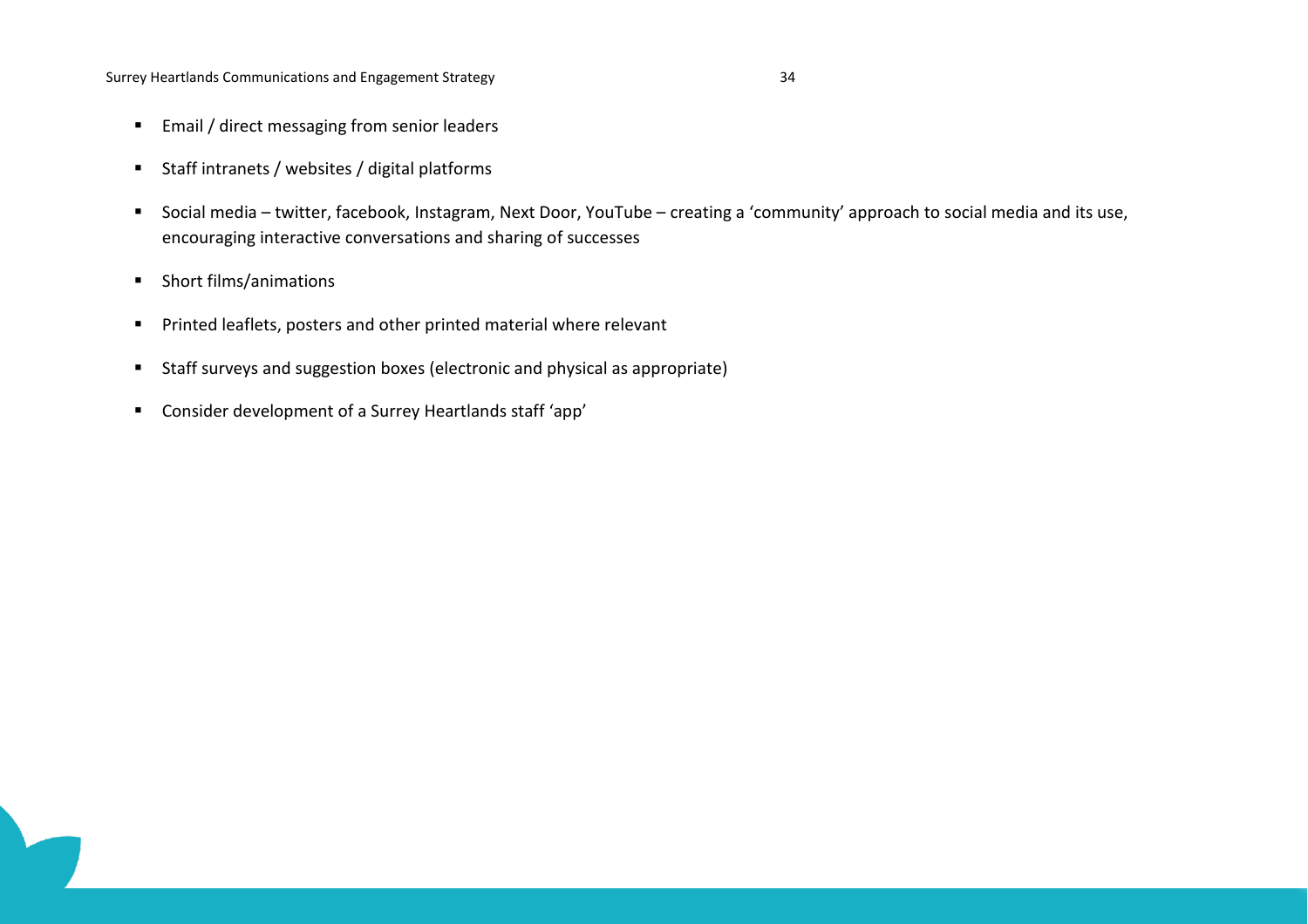# 11.4 PRINCIPLE 4: Supporting the workstreams

The Communications and Engagement team is also available to provide professional support and advice to programme teams across the ICS. Whilst every effort will be made to give programmes the support they need to achieve their own business objectives, the Communications and Engagement team is relatively small and for larger projects workstreams may need to commission further support.

Programmes are encouraged to complete a template where they will be expected to outline their project's goals and objectives, key messages, audiences, timeline and budget from which the team will be able to draft a communications and engagement plan. Support may include:

- Research and co-production (including focus groups, surveys, co-design events)
- Media releases
- Social media activity
- Messaging to staff
- Production of material such as patient / staff leaflets
- Help with planning and advertising events
- Support to run displays and roadshows
- Web support
- Video production
- Newsletters

Where appropriate the Surrey Heartlands Communications and Engagement team will also seek support from the wider partnership Comms and Engagement group.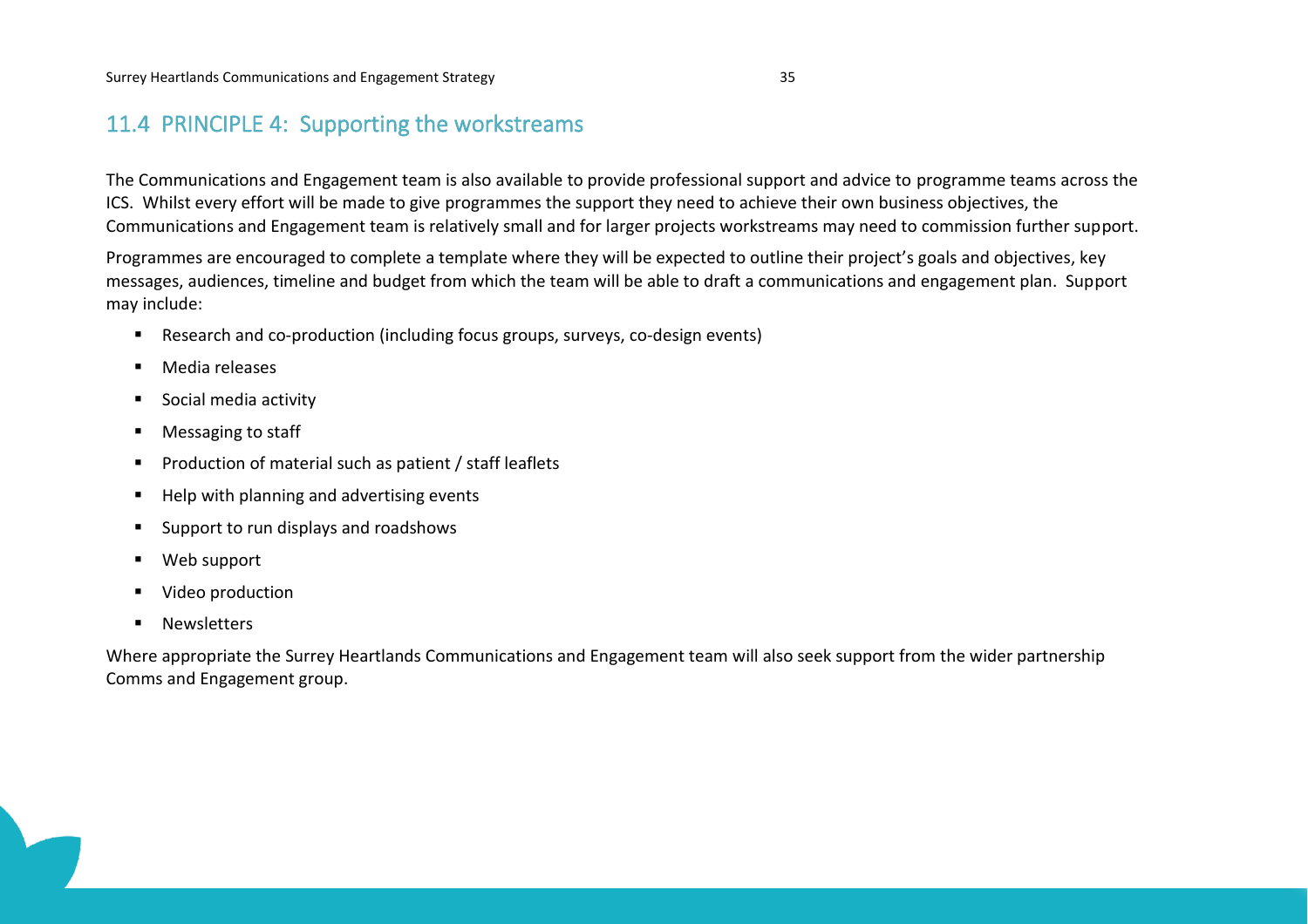# 12. SUPPORTING OUR PLACE-BASED PARTNERSHIPS

Our four Place-based partnerships are a key component within the Surrey Heartlands partnership. Whilst describing the role of these local partnerships and how they fit within the wider partnership is a critical element within our core narrative, each will need their own localised communications and engagement strategy to support delivery at local level.

It is important that these local strategies remain consistent with our overall strategy, at the same time reflecting the important differentials and details of local plans and directions of travel.

With the move towards becoming a statutory ICS, the central ICS/CCG communications and engagement function is being restructured to ensure comms and engagement support that is aligned to each of the four Places. It is expected that wider support from across each of the Places will also input into developing strategies and plans in a true partnership approach.

# 13. EVALUATION

Evaluation should be a clear component of any communications and engagement strategy in order to measure the success of individual campaigns/plans, to learn what works well and what doesn't, and to influence future planning.

According to the Chartered Institute of Public Relations, this means '**setting goals in advance of a campaign/plan so that the outcomes can be measured through the lens of those goals'.**

There are now a number of evaluation frameworks that offer evaluation guidance for communications and engagement activity that we can use; the approach set out here is based on the Barcelona Principles (published by AMEC, the world's largest professional body for communications research, media intelligence and insight).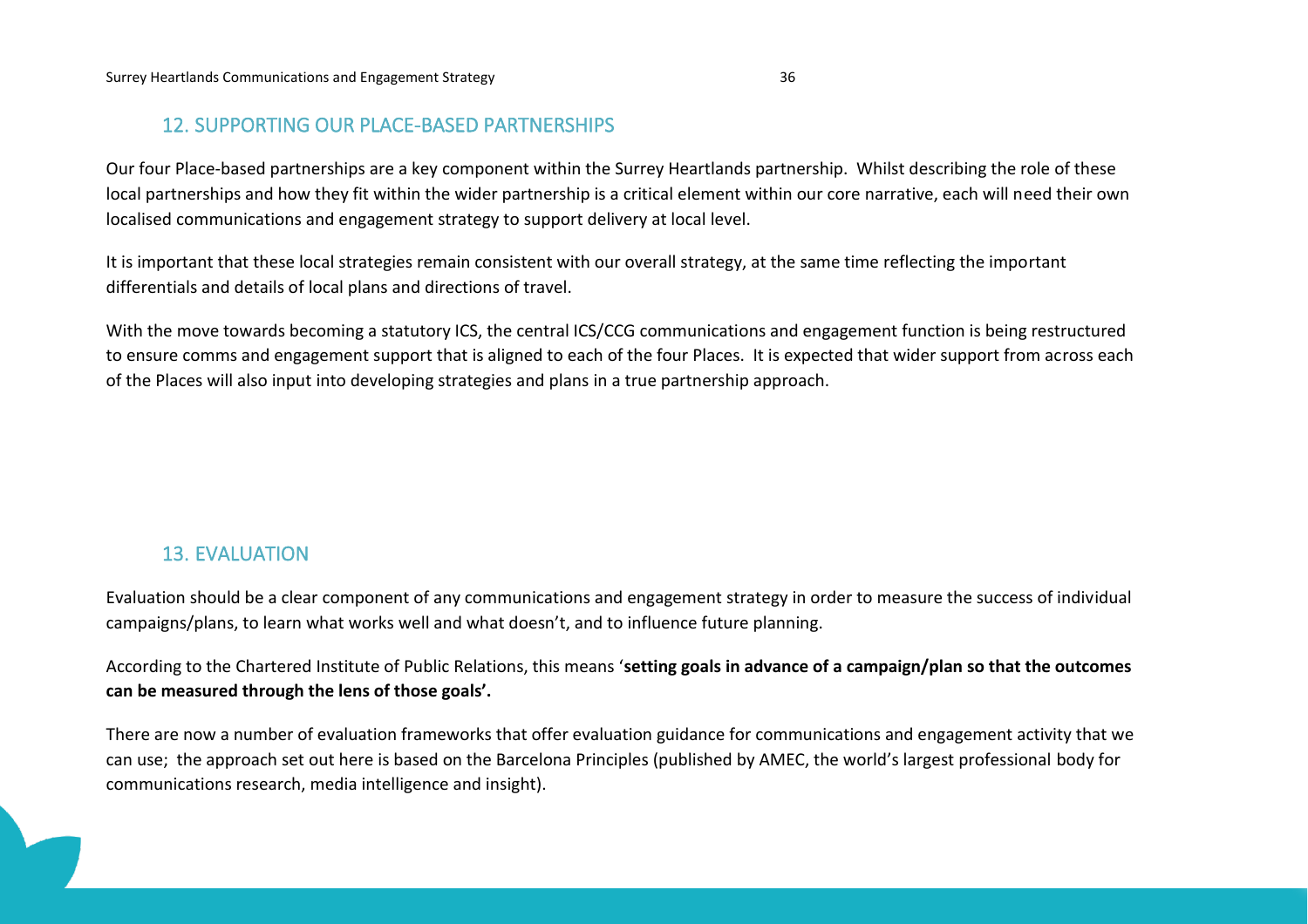In evaluating this strategy, and in providing support to individual communication and engagement plans/campaigns, we will undertake our evaluation against our stated objectives following the framewordoverleaf.

Our evaluation framework is based on four key measures:

- Outputs measuring the actual activity we carry out (a quantitative measure)
- Out-takes what people take away/hear from our communications and engagement so how we frame our messages/what we say
- Outcomes what changes as a result of our activity, e.g. uptake of prevention measures, people's perception of our partnership, what *they* say about us
- Organisational impact this measures key impacts e.g. an increase in reputation, increase in staff recruitment and retention, improved satisfaction/feedback from residents as examples

The example framework overleaf demonstrates how we can apply this to measuring our overall goals. Similar templates can be created for individual strategies and plans.

#### **Evaluation tools**

In undertaking our evaluation, we can use a mixture of the following tools and measures:

- Quantitative data measuring the activities undertaken (e.g. media releases, events, promotional materials)
- Quality of coverage particularly for earned media, how stories are taken up and interpreted in the media, commentary and what others are saying about us (across traditional and social media)
- Analytics measuring uptake (e.g. who reads electronic newsletters, website hits, social media shares)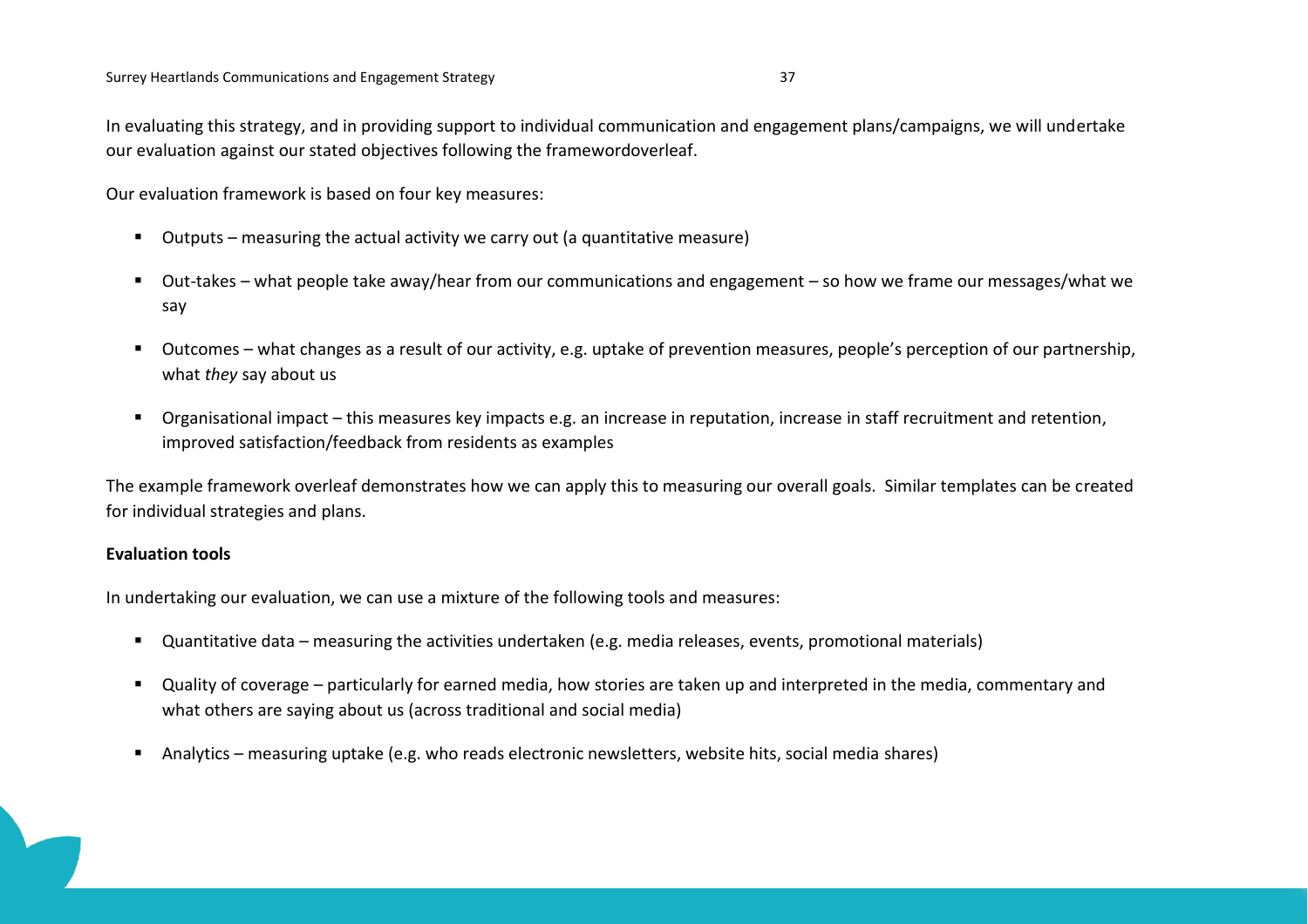#### Surrey Heartlands Communications and Engagement Strategy 38

- Qualitative data capturing opinions/feedback for example through focus groups, co-design events etc
- Surveys to capture changes in attitude and perception/measuring satisfaction/dissatisfaction
- Complaints and compliments
- Feedback to engagement and consultation programmes
- Behavioural change in response to specific campaigns (internal and external)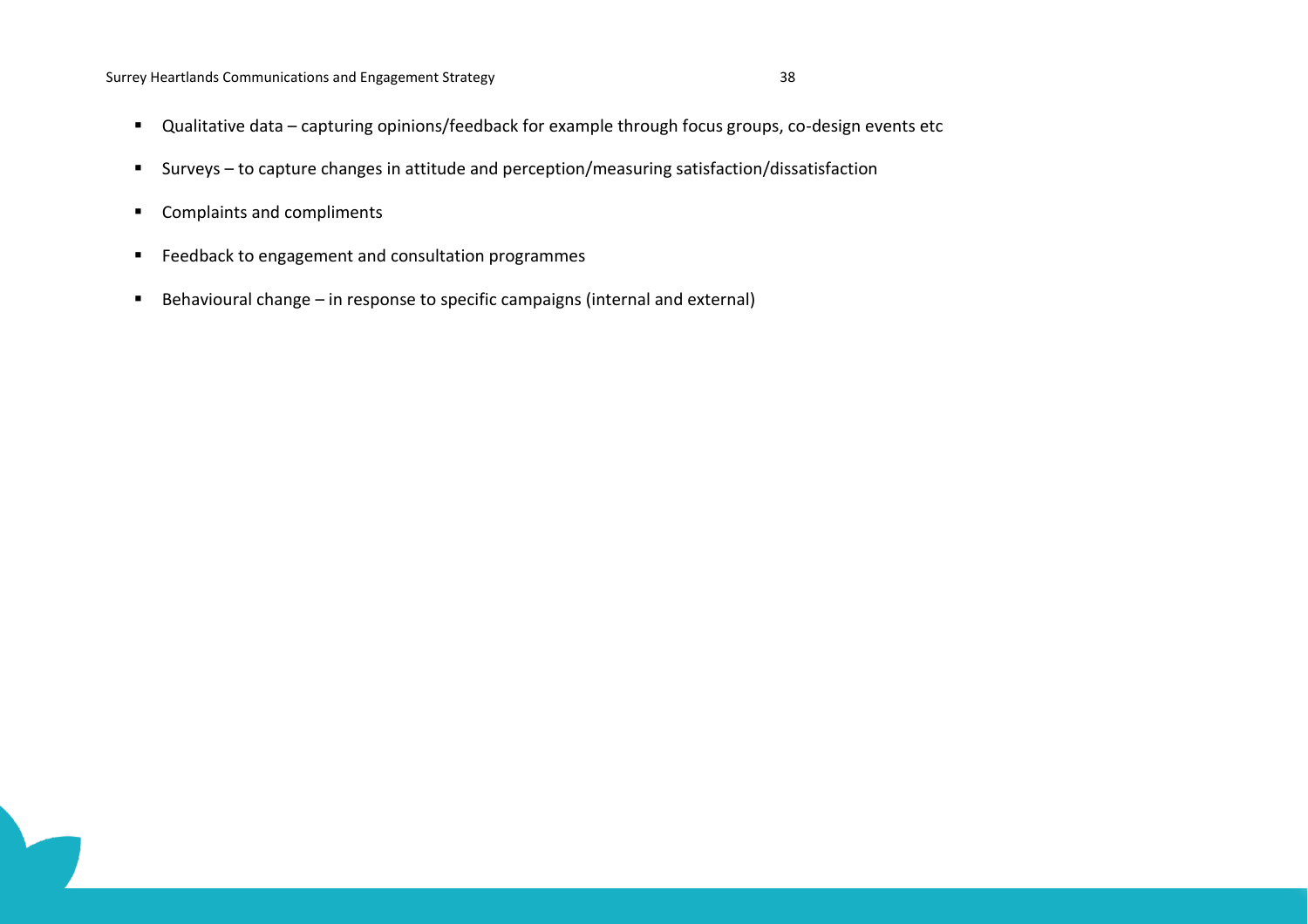



| Goal                                                                                                                       | Outputs (quantitative) -<br>examples                                                                                                                            | Out-takes - what people<br>take away/hear                                                                         | <b>Outcomes - what</b><br>changes as a result                                                                | <b>Organisational impact</b><br>(examples)                                                                               |
|----------------------------------------------------------------------------------------------------------------------------|-----------------------------------------------------------------------------------------------------------------------------------------------------------------|-------------------------------------------------------------------------------------------------------------------|--------------------------------------------------------------------------------------------------------------|--------------------------------------------------------------------------------------------------------------------------|
| Increase awareness of<br>Surrey Heartlands, its<br>ambitions, challenges<br>and successes across<br>key audiences          | Media coverage<br>Newsletter activity/blogs<br>Social media activity<br>Website coverage<br>Face to face meetings/events                                        | Tone of our messaging<br>What people are saying<br>about us                                                       | More willingness to<br>engage in work of Surrey<br><b>Heartlands</b>                                         | Increase in reputation of<br>Surrey Heartlands and<br>constituent partners                                               |
| Create buy-in and trust<br>with audiences for<br>Surrey Heartlands and<br>the work we are doing                            | Stories that demonstrate<br>patient / staff benefits<br>Messages that are open and<br>honest about challenges<br>Open co-design and citizen<br>engagement       | What people are saying<br>about us<br>Understanding of what the<br>partnership/partner<br>organisations are doing | Public, patients, citizens<br>more willing to engage<br>Demonstrating positive<br>engagement                 | Increase in reputation of<br>Surrey Heartlands and<br>constituent partners<br>More overt support from<br>key influencers |
| Influence behavioural<br>change [with patients,<br>public and staff] that<br>supports key priorities                       | Prevention campaigns -<br>measured coverage of the<br>campaign<br>% of audience reached                                                                         | Increased awareness of<br>dangers of flu (or other<br>health conditions)                                          | Change in behaviour e.g.<br>Update of flu jab                                                                | Improved health outcomes<br>e.g. reduction in strokes,<br>reduction in flu cases                                         |
| Support cultural change<br>with staff so colleagues<br>across our partnership<br>feel engaged and part<br>of something new | Staff engagement<br>programmes with supporting<br>material e.g. animation, staff<br>app, shadowing roles, new<br>induction (supporting<br>Workforce workstream) | Understanding of change<br>What staff are saying<br>about us                                                      | Staff more willing to<br>engage with the<br>partnership<br>Staff acting as<br>champions, promoting<br>change | Improved recruitment and<br>retention                                                                                    |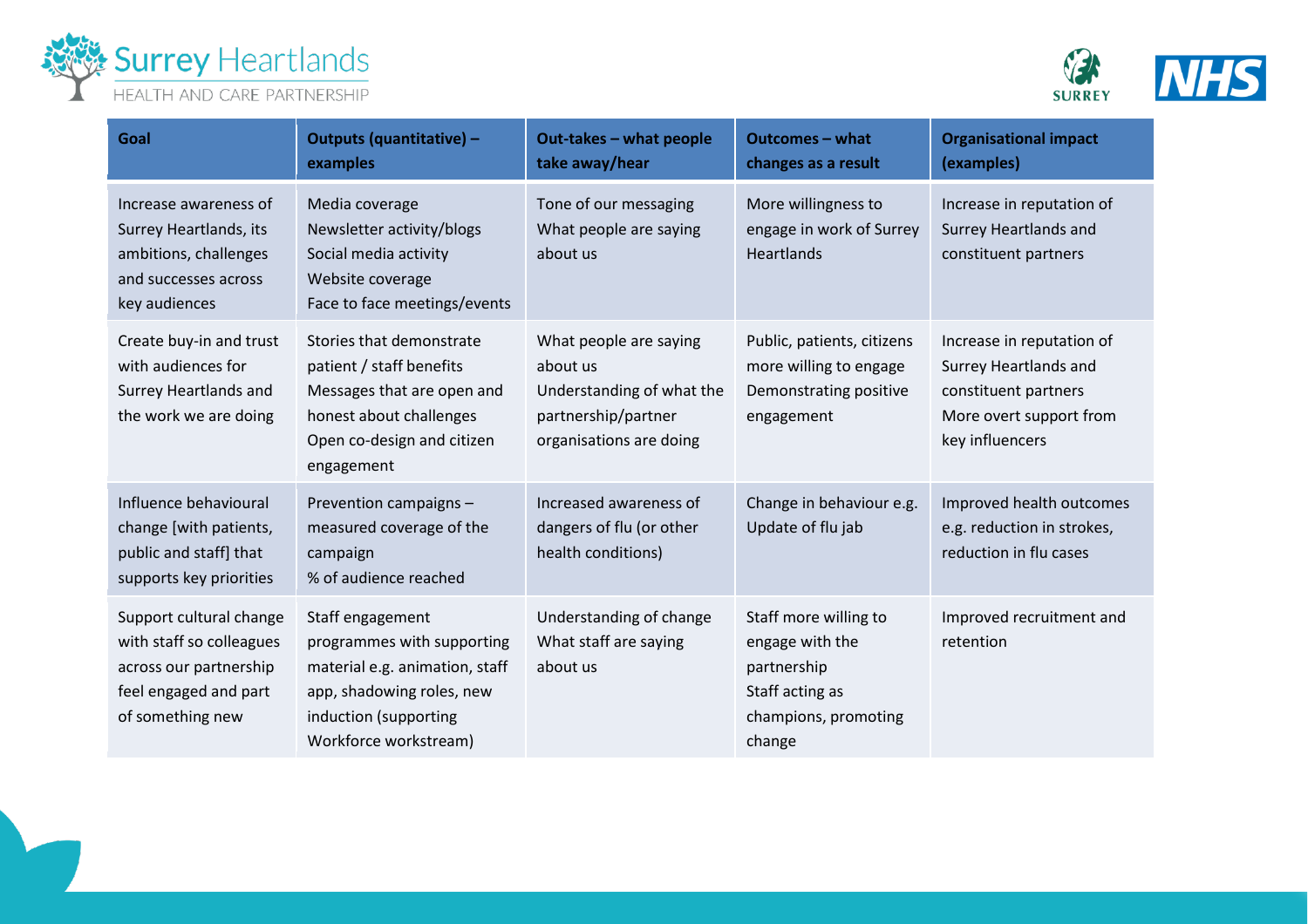### Surrey Heartlands Communications and Engagement Strategy 40

| Work in a genuine<br>partnership with<br>citizens, patients and<br>wider stakeholders | Open and honest<br>communication<br>Co-design/citizen<br>engagement<br>Open and honest<br>consultation<br>Wide stakeholder<br>engagement programme | Demonstrable<br>understanding of the<br>challenges that might be<br>facing a service<br>Acceptance of the need to<br>change | Evidence of changes to<br>service pathways<br>resulting from inputs<br>from citizens, patients,<br>stakeholders | Improved satisfaction with a<br>service |
|---------------------------------------------------------------------------------------|----------------------------------------------------------------------------------------------------------------------------------------------------|-----------------------------------------------------------------------------------------------------------------------------|-----------------------------------------------------------------------------------------------------------------|-----------------------------------------|
|---------------------------------------------------------------------------------------|----------------------------------------------------------------------------------------------------------------------------------------------------|-----------------------------------------------------------------------------------------------------------------------------|-----------------------------------------------------------------------------------------------------------------|-----------------------------------------|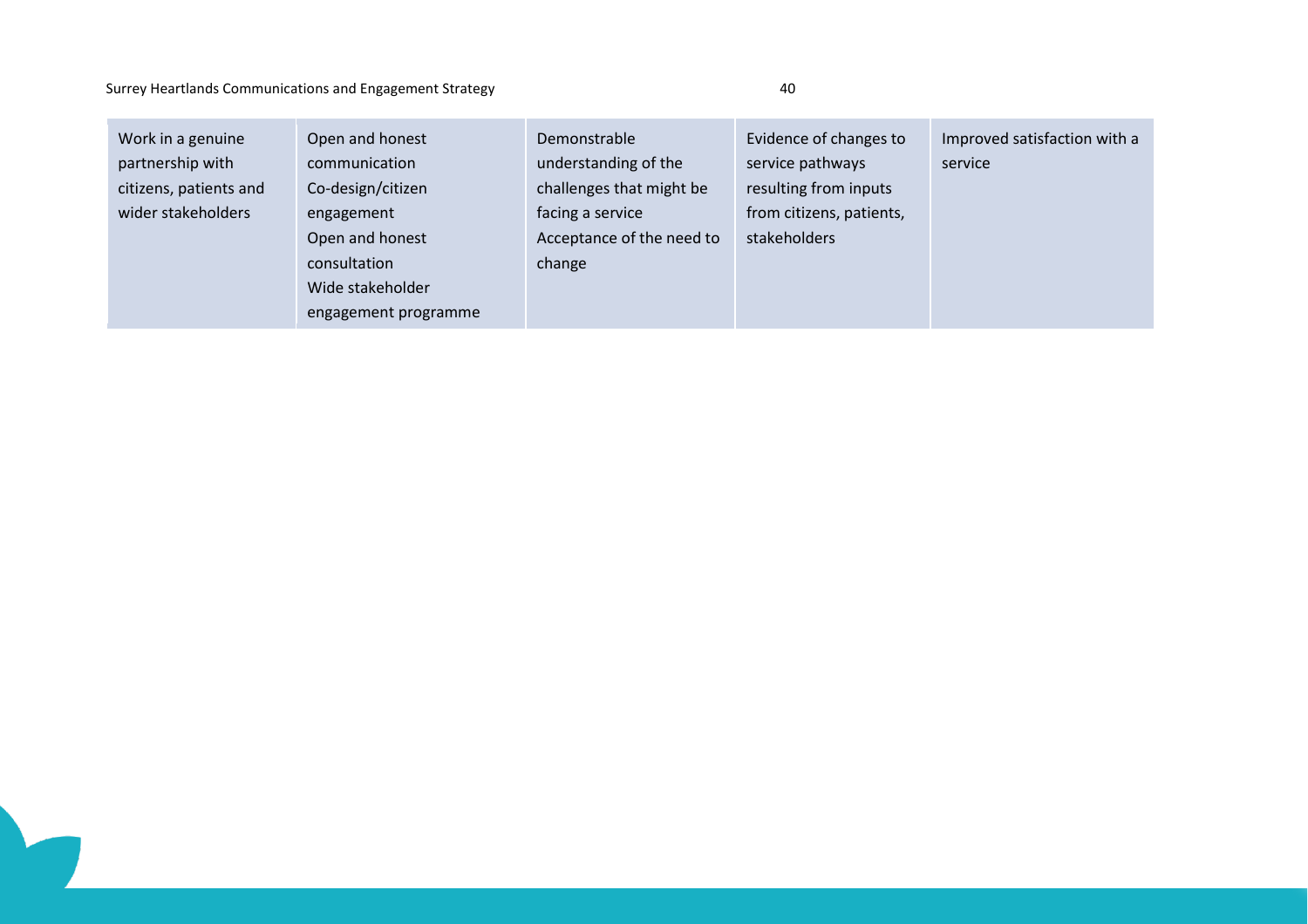



# 14. WAYS OF WORKING

Across Surrey Heartlands, and Surrey where appropriate, we will collaborate whenever it makes sense to do so, demonstrating 'one face of the local health and care system', creating efficiencies, more consistent messaging and a shared approach. This will evolve as relationships mature, but will include:

- Training sharing costs and developing skills across our teams
- Sharing specialist skills from the teams through regular interactive workshops
- Developing areas of specialism that can work across the footprint (e.g. market research, graphic design)
- Sharing and learning from best practice across the footprint
- Creating 'one plan' for Surrey Heartlands/Surrey on critical areas e.g. winter, heat-wave planning and sharing the work linking close to the work of the Health & Wellbeing Board Communications sub-group
- Collaborating whenever it makes sense to do so e.g. health promotion campaigns, national messaging, areas of common interest (e.g. GP extended access)
- Taking a shared approach to engagement e.g. service change engagement which involves multiple partners
- Supporting the workstreams, using the 'whole team' to share the workload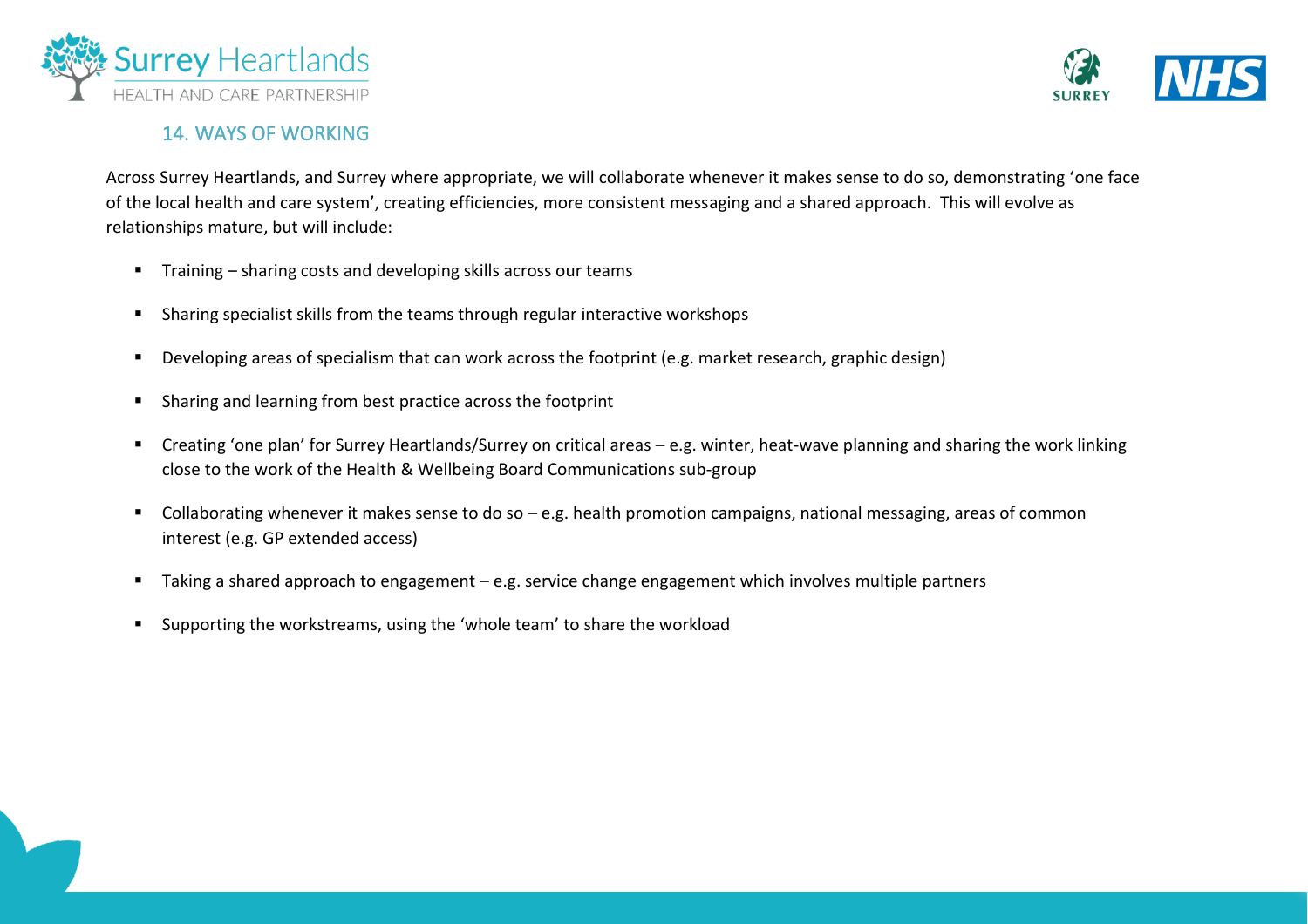# 15. ROLES AND RESPONSIBILITIES

- A Surrey Heartlands NHS communications group meets bi-weekly
- The joint CCG/ICS communications and engagement team is led by the Director of Communications and Engagement full structure below
- A Surrey Heartlands ICS patient voice/participation oversight and assurance group is currently being set up and will report formally to the Quality and Performance Board

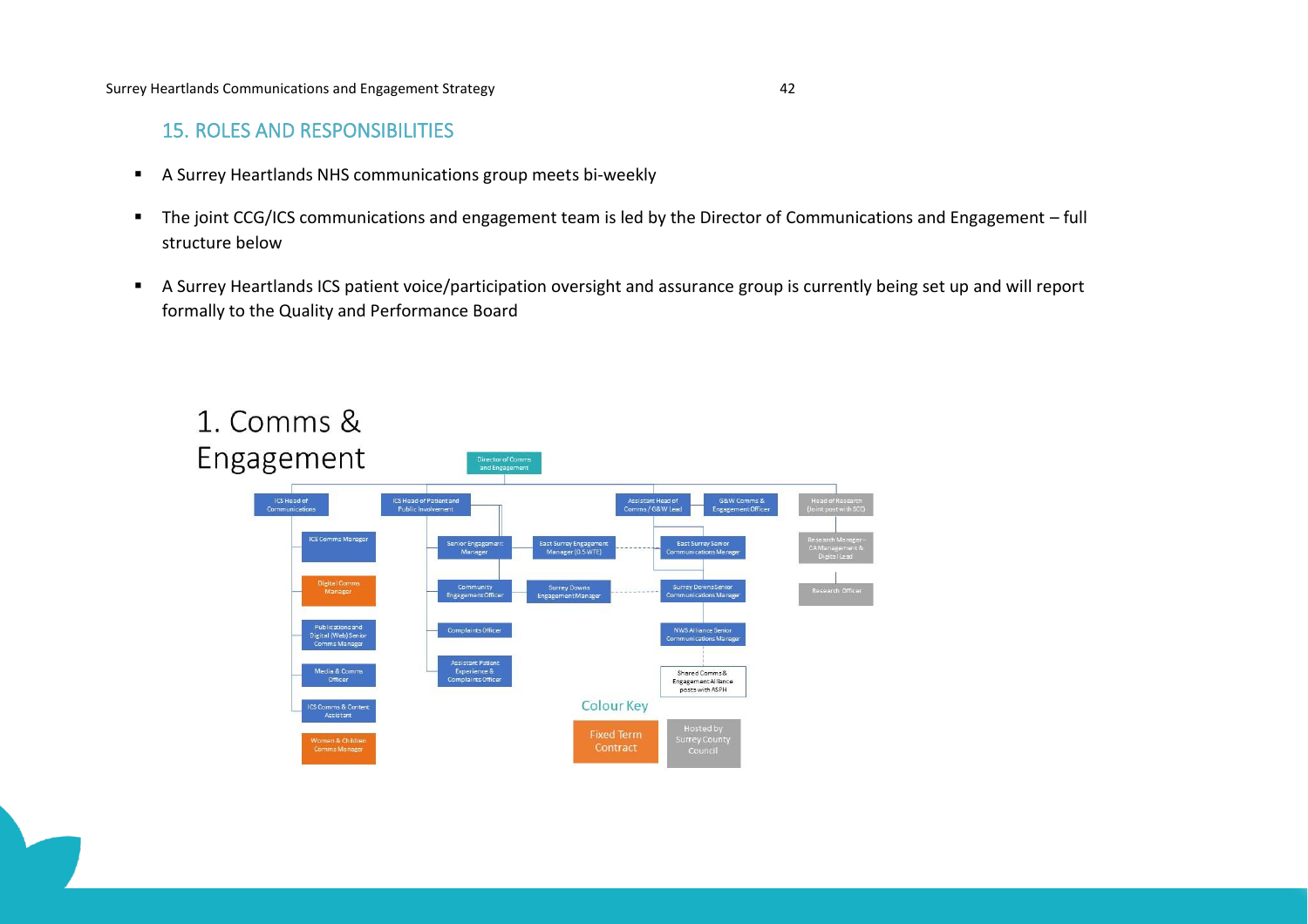# RISKS

The following table describes key risks to this overall strategy and how we can mitigate against these.

| <b>Risk</b>                                                                                                                                           | <b>Mitigation</b>                                                                                                                                                                                                                                             |
|-------------------------------------------------------------------------------------------------------------------------------------------------------|---------------------------------------------------------------------------------------------------------------------------------------------------------------------------------------------------------------------------------------------------------------|
| Unwillingness of media to engage                                                                                                                      | Creating a regular supply of stories on owned channels (e.g. website, social media). Building positive                                                                                                                                                        |
| and run our stories                                                                                                                                   | relationships with journalists and media outlets, responding well to media enquiries.                                                                                                                                                                         |
| Negative media                                                                                                                                        | Build positive media relations; invite media in for interviews/informal discussions to explain key                                                                                                                                                            |
| coverage/perceptions                                                                                                                                  | issues and aid understanding.                                                                                                                                                                                                                                 |
| Unwillingness/lack of interest from                                                                                                                   | Ensuring a regular supply of engaging communication and narrative. Responding well to enquiries,                                                                                                                                                              |
| stakeholders to engage                                                                                                                                | listening to feedback and seeking to engage on areas of interest for stakeholders.                                                                                                                                                                            |
| Lack of engagement on key service<br>change projects could risk legal<br>challenge; general lack of<br>engagement could lead to poor<br>relationships | Ensuring robust engagement, training managers on importance of engagement and consultation,<br>mapping our engagement work and working closely with other stakeholders/partners; other<br>mitigations via the new Patient Voice/Participation Oversight Group |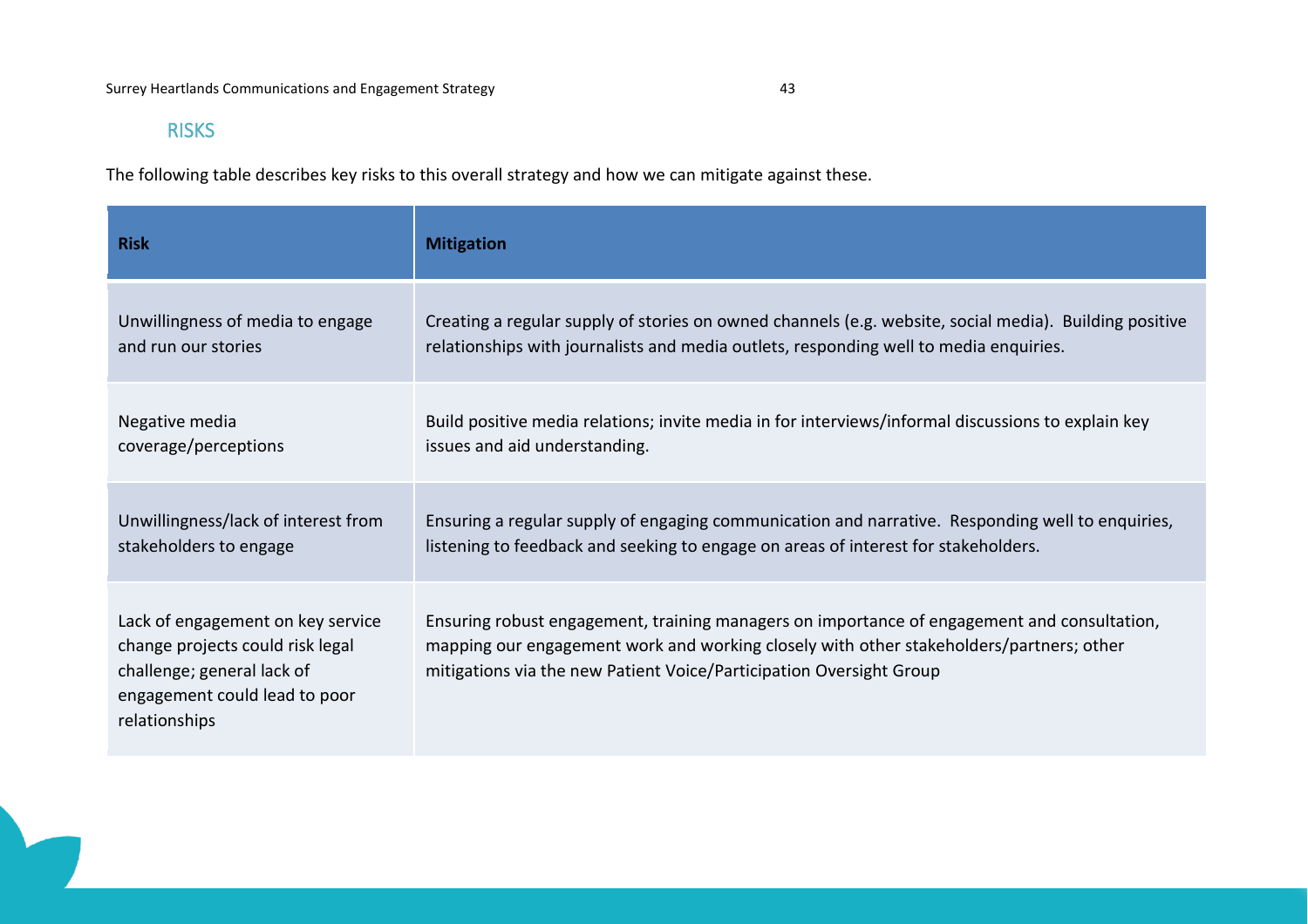|   | ۰. |  |
|---|----|--|
| ٦ |    |  |

| Opposition from key influencers, e.g.                                                                    | Ensure regular communication and engagement with key influencers. Always offer to meet face to                                                                           |
|----------------------------------------------------------------------------------------------------------|--------------------------------------------------------------------------------------------------------------------------------------------------------------------------|
| <b>MPs</b>                                                                                               | face.                                                                                                                                                                    |
| Limited capacity from<br>communication and engagement<br>teams and competing priorities                  | Being clear about easy wins, key priorities. Working smarter, sharing tasks and being careful not to<br>duplicate work. Making best use of colleagues across the system. |
| Lack of buy-in from partner                                                                              | Regular meetings and sharing of information/challenges. Engagement on communication and                                                                                  |
| communications and engagement                                                                            | engagement plans and strategies. Joint working – sharing best practice, shared training opportunities                                                                    |
| colleagues                                                                                               | etc to develop relationships.                                                                                                                                            |
| Conflicting messaging; gaps in<br>communication/engagement leading<br>to rumour and incorrect messaging. | Ensuring a steady stream of communication and engagement (avoiding a feast or famine approach).<br>Always quick to rebut and correct misinformation.                     |

# 16. KEY CONTACT DETAILS

ICS Director of Communications and Engagement: [Giselle.rothwell@nhs.net;](mailto:Giselle.rothwell@nhs.net) ICS Head of Communications: [suzi.shettle@nhs.net;](mailto:suzi.shettle@nhs.net) ICS Head of Patient and Public Engagement: *Lpatroe@nhs.net*; ICS Head of Research: [rich.stockley@nhs.net](mailto:rich.stockley@nhs.net)

Website: [www.surreyheartlands.uk](mailto:communications.engagementteam@nwsurreyccg.nhs.uk)